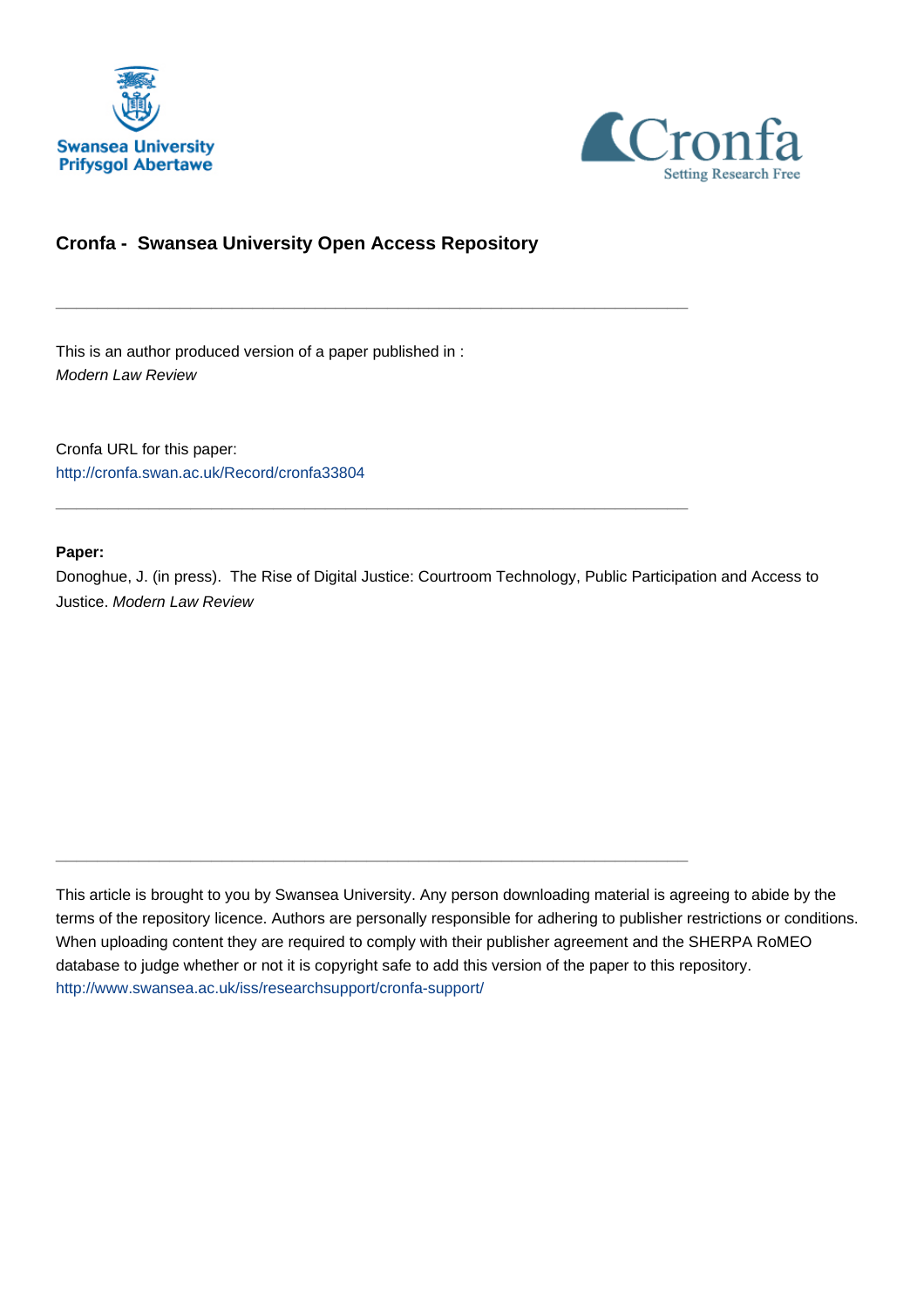## *Modern Law Review (MLR)*

# **The Rise of Digital Justice: Courtroom Technology, Public Participation and Access to Justice**

## **Jane C. Donoghue\***

This article addresses a little discussed yet fundamentally important aspect of legal technological transformation: the rise of digital justice in the courtroom. Against the backdrop of the government's current programme of digital court modernisation in England and Wales, it examines the implications of advances in courtroom technology for fair and equitable public participation, and access to justice. The article contends that legal reforms have omitted any detailed consideration of the type and quality of citizen participation in newly digitised court processes which have fundamental implications for the legitimacy and substantive outcomes of court-based processes; and for enhancing democratic procedure through improved access to justice. It is argued that although digital court tools and systems offer great promise for enhancing efficiency, participation and accessibility, they simultaneously have the potential to amplify the scope for injustice, and to attenuate central principles of the legal system, including somewhat paradoxically, access to justice.

Keywords: information technology; access to justice; virtual courts; digital justice; public participation

\_\_\_\_\_\_\_\_\_\_\_\_\_\_\_\_\_\_\_\_\_\_\_\_\_\_\_\_\_\_\_\_\_\_\_\_\_\_\_\_\_\_\_\_\_\_\_\_\_\_\_\_\_\_\_\_\_\_\_\_\_\_\_\_\_\_\_\_\_\_\_\_\_\_\_\_\_\_\_\_\_

## **INTRODUCTION**

In an article published in this journal two decades ago, Robin Widdison posed the question: 'What will legal practice be like a quarter of a century from now?'<sup>1</sup> In attempting to predict how information technology (IT) would transform the way that future lawyers practice law, Widdison concluded that 'law practice will be subsumed and metamorphosed by the information revolution', ultimately changing the legal landscape 'out of all recognition'. <sup>2</sup> Acknowledging that prediction is 'a risky business', Widdison nonetheless accurately identified, with an impressive degree of foresight, the introduction of

 $\overline{a}$ 

<sup>\*</sup> Professor of Criminology, College of Law and Criminology, Swansea University. Sincere thanks are due to Nicola Padfield, John Martyn Chamberlain and the two anonymous reviewers for their invaluable comments on an earlier draft of this article.

<sup>1</sup> R. Widdison, 'Electronic Law Practice: An Exercise in Legal Futurology' (1997) 60 MLR 143. 2 *ibid*, 162.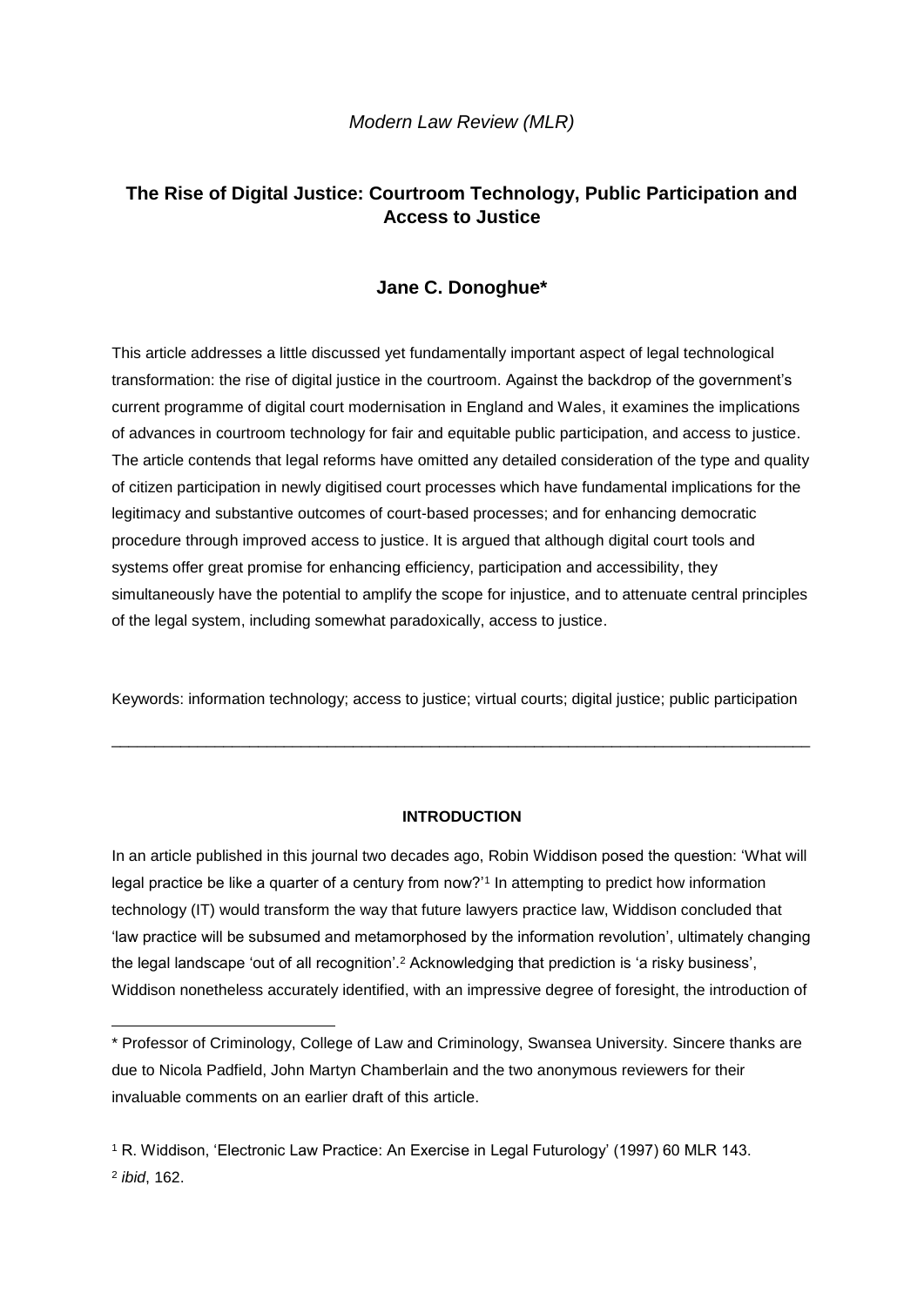numerous technological innovations which are now beginning to permanently alter the paradigm of legal praxis, including the adoption of electronic documentation, digital case files and case management systems; the implementation of audio/video links and conferencing; the development of online plea systems; and the growth of 'virtual' legal advice.<sup>3</sup> Nearly a quarter of a century has passed since Widdison's article was published and the legal profession stands at a precipice. Rapid technological advancement in recent years has meant that law is at a pivotal point in its development: the legal profession is changing as it tries to keep pace with new technologies and devices that empower and enable and yet which can also threaten and divide. Digital technologies are colonising both civil and criminal legal procedure, resulting in a radical transfiguration of evidential, procedural and documentation mechanisms.<sup>4</sup> The automation of high volume, low level processes and the increasing prevalence of digital applications and artificial intelligence (AI), raises critical issues concerning the use of data, privacy, digital intellectual property, security, and human rights and ethics compliance in digital settings.

This article addresses a little discussed yet fundamentally important aspect of legal technological transformation: the rise of digital justice in the courtroom. While there have been a number of influential studies on the impact of technology more generally upon the future of the legal profession, $5$ and much has been written in recent years about the legal regulation of new technologies such as nanotechnology, robotics, information and communications technologies,<sup>6</sup> far less attention has been devoted to examining the significant ramifications of technology specifically for courtroom practices and procedures and there is a scarcity of literature which seeks to theorise what the consequences of digital courtroom innovations may be for enhancing public participation in the administration of justice, or the impact of technology upon access to justice, particularly for historically marginalised and disempowered populations. Indeed, Widdison frames his analysis of the future of legal technology

**.** 

<sup>&</sup>lt;sup>3</sup> As is to be expected given the difficulties inherent in predicting technological futurology, not all of Widdison's predictions were entirely accurate and he understandably he did not foresee the formidable impact of social media, the development of litigation digital applications ('apps'), or the increasing prevalence of digital evidence presentation resulting from the advent of 'big data'. <sup>4</sup> E. Murphy, 'Databases, Doctrine, and Constitutional Criminal Procedure' (2010) 37 *Fordham Urban Law Journal* 803.

<sup>5</sup> Most notably, R. E. Susskind, *The Future of Law* (Oxford: Oxford University Press, 1996); R. E. Susskind, *The End of Lawyers? Rethinking the Nature of Legal Services* (Oxford: Oxford University Press, 2010); R. E. Susskind, *Tomorrow's lawyers: an introduction to your future* (Oxford: Oxford University Press, 2013); see also, B. Simpson, 'Algorithms or advocacy: does the legal profession have a future in a digital world?' (2016) 25 *Information and Communications Technology Law* 50; H. Sommerlad, S. Harris-Short, S. Vaughan and R. Young (eds) *The Futures of Legal Education and the Legal Profession* (London: Bloomsbury Publishing, 2015); S.I. Friedland, 'Adaptive Strategies for the Future of Legal Education' (2015) 61 *Loyola Law Review* 211.

<sup>6</sup> R. Brownsword, *Rights, Regulation and the Technological Revolution* (Oxford: Oxford University Press, 2008).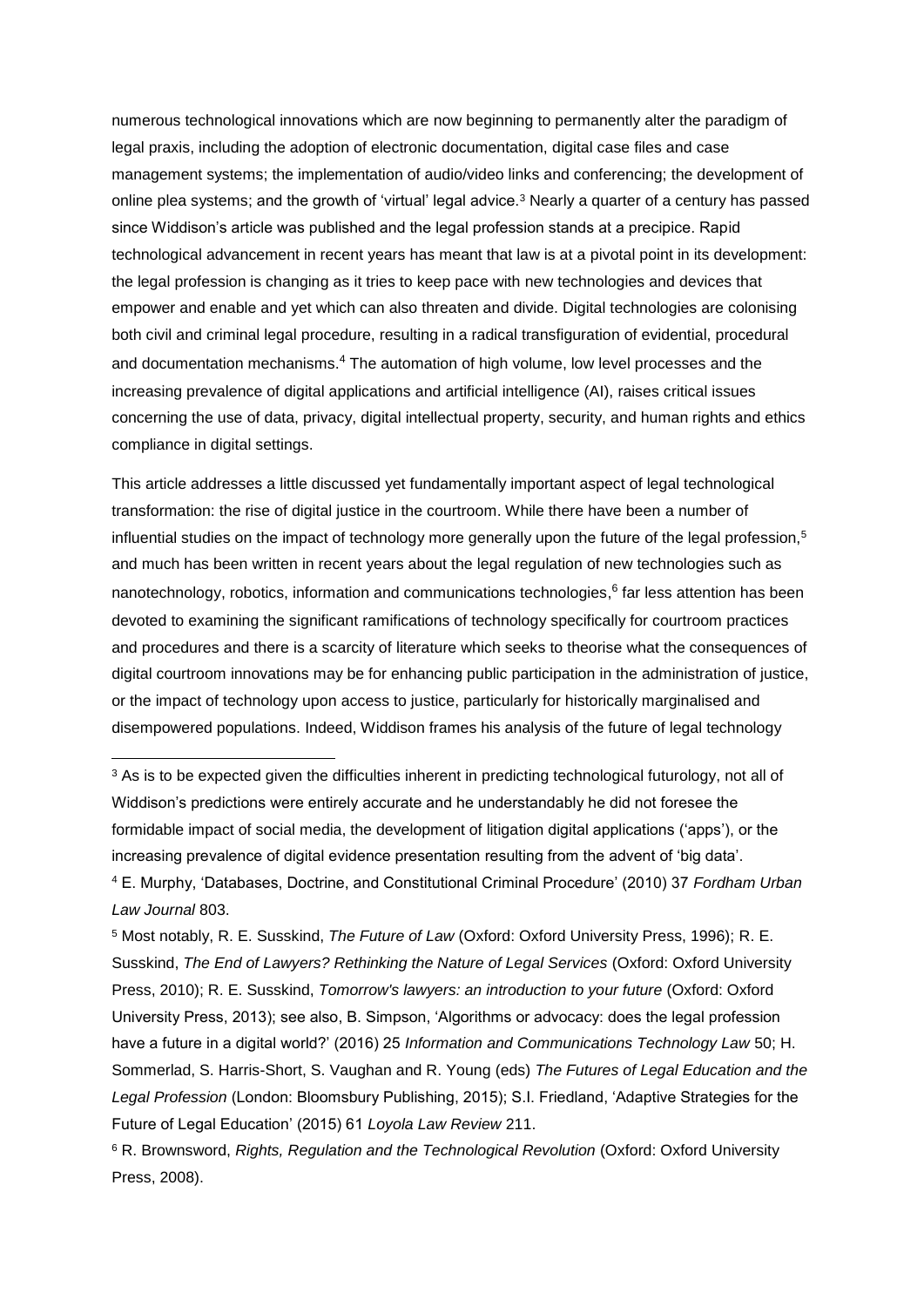around the concept of 'professional ethos' to explain how IT advances might alter and fragment existing professional organisational structures, rather than seeking to develop a theoretical approach to understanding technology in the context of fundamental legal principles. Elsewhere, analyses of courtroom IT have tended to focus upon specific, individual innovations which have been examined in isolated silos. In this regard, it is important to recognise that although advances in courtroom technology have simultaneously proliferated internationally, a comparable situation is to be found in other jurisdictions where attempts to theorise courtroom technology have been limited. In the United States (US), for example, 'very little interest and attention has been given in literature to the changes that have occurred in association with the digitization of the judicial system despite their relevance for the operation of almost every other activity of the State'.<sup>7</sup>

Although it is *sine qua non* that courts ought to reflect advances in society, historically in the United Kingdom (UK) and elsewhere, the courts and to a lesser extent, the legal profession, have been amongst the most conservative professional domains in terms of technology adoption and in harnessing advances in technology to improve practice.<sup>8</sup> In recent years, this has begun to change dramatically as a result of the large scale diffusion of technologies throughout the courts in most European countries, the US, Australasia and beyond. $9$  As a consequence, there are now a range of inter-related technological advances which will fundamentally impact upon and irreversibly change the ways that courts conduct their business, which include *inter alia*, cloud computing; 'big data'; mobile and wireless technology; and social media. In particular, the potential for the use of technologies in court to expedite processes and procedures which would otherwise be protracted and laborious has been identified as one of the principal benefits of increasing digitisation.<sup>10</sup> However, the inevitability of greater courtroom technological innovation also raises many urgent and challenging questions for systems of justice globally, particularly in respect of defendant rights, procedural justice and ensuring that new technological structures and tools systematically enhance, rather than diminish, participation in the courtroom.

 $7$  F. Contini and A. Cordella, 'Assembling law and technology in the public sector: The case of ejustice reforms' in *Proceedings of the 16th Annual International Conference on Digital Government Research* (New York: ACM, 2015).

<sup>8</sup> H. B. Dixon, 'The Evolution of a High Technology Courtroom' in *Future Trends in State Courts* (Virginia: National Center for State Courts, 2011); B. Schiffner, 'Lights, Camera, Action: AV Technology is changing the landscape of the courtroom' (2012) 9 *Courts Today* 16.

<sup>9</sup> M. Velicogna, 'Justice Systems and ICT: What can be learned from Europe?' (2007) 3 *Utrecht Law Review* 129; G. Lupo and J. Bailey, 'Designing and Implementing e-Justice Systems: Some Lessons Learned from EU and Canadian Examples' (2014) 3 *Laws* 353.

<sup>10</sup> M. Workman, 'Advancements in technology: New opportunities to investigate factors contributing to differential technology and information use' (2007) 39 *International Journal of Management and Decision Making* 318.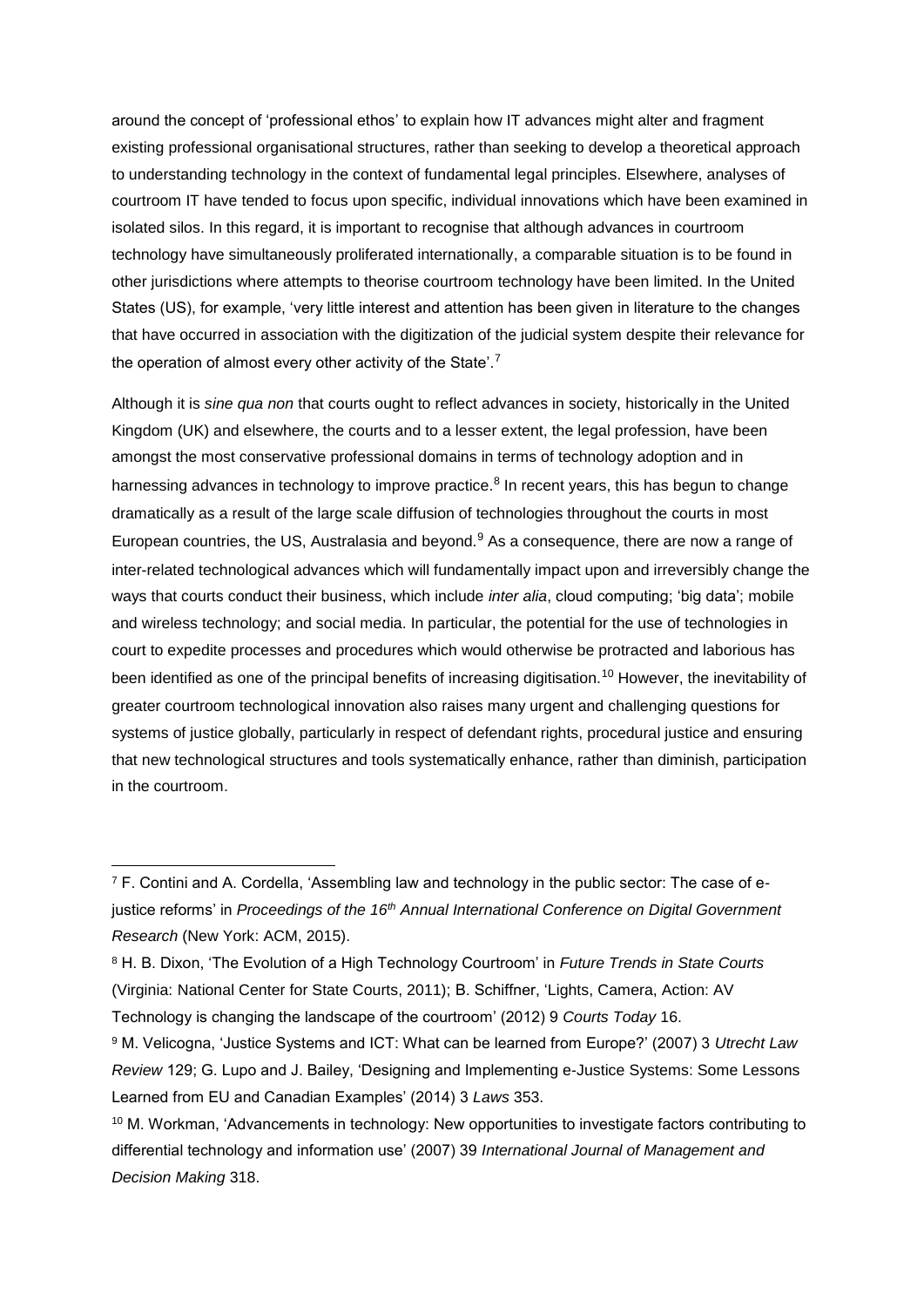The recent emergence of new forms of justice system technology has precipitated increasing scholarly interest and debate about how digital tools and innovations may ameliorate traditional courtroom practices. To date, the majority of academic attention has focused upon various types of administrative and cultural challenge as a barrier to successfully adopting and implementing courtroom technology; and the corresponding analytical frameworks that have been developed have tended to adopt an instrumental approach to account for the success/failure of technological implementation, drawing as they do upon information technology and change management literature. This literature has predominantly been concerned with what 'success' in court digitisation 'looks like', how it can be achieved, and practical barriers to effective adoption.<sup>11</sup> Although a number of scholars have raised important concerns about how legal, social, economic and technological issues variously intersect with notions of due process and procedural justice in the legal system,<sup>12</sup> scant attention has been devoted to providing a theoretical analysis of how advances in court technology, which appear to collectively privilege efficiency and cost reduction, ought to be reconciled with enhanced public participation and access to justice.<sup>13</sup>

Against the backdrop of the government's current programme of digital court modernisation in England and Wales, I consider the implications of advances in courtroom technology for fair and equitable public participation, and access to justice. In this article, it is not my intention to review the full panoply of new technological tools and innovations but instead to concentrate on several of the most salient digital components of the court reform agenda (video link technology; systems for online convictions; and access to courts and digital services). I posit that the pervasiveness of technocratic

1

<sup>12</sup> D. Reiling, 'Doing Justice with Information Technology' (2006) *Information and Communication Technology Law* 152; F. Senécal and K. Benyekhlef, 'Groundwork for Assessing the Legal Risks of Cyberjustice' (2009) *Canadian Journal of Law and Technology* 41; L. Mulcahy, *Legal Architecture: Justice, Due Process and the Place of Law* (Oxford: Routledge, 2010); E. Rowden, 'Virtual courts and putting 'summary' back into 'summary justice': merely brief, or unjust?' in J. Simon, N. Temple and R. Tobe (eds.), *Architecture and Justice: Judicial Meanings in the Public Realm* (Oxford: Routledge, 2013).

<sup>13</sup> See, however, E. Rowden, A. Wallace, D. Tait, M. Hanson and D. Jones, *Gateways to Justice: Design and Operational Guidelines for Remote Participation in Court Proceedings* (Penrith, N.S.W: University of Western Sydney, 2013); E. Rowden, *Remote participation and the distributed court: an approach to court architecture in the age of video-mediated communication* (Melbourne: University of Melbourne, 2011); L. Mulcahy, 'The unbearable lightness of being? Shifts towards the virtual trial' (2008) 35 *Journal of law and society* 464.

<sup>11</sup> M. E. Heintz, 'The digital divide and courtroom technology: Can David keep up with Goliath?' (2002) 54 *Federal Communications Law Journal* 567; F. Gelinas, 'Interoperability and Standardization of Cyberjustice Systems: The Challenges Ahead' (2006) 10 *Lex Electronica* 1; L. Bachman, 'How to Take Advantage of Courtroom Technology' (2013) 40 *Litigation* 14; B.A. Aubert, G. Babin and H. Aqallal, 'Providing an Architecture Framework for Cyberjustice' (2014) 3 *Laws* 721.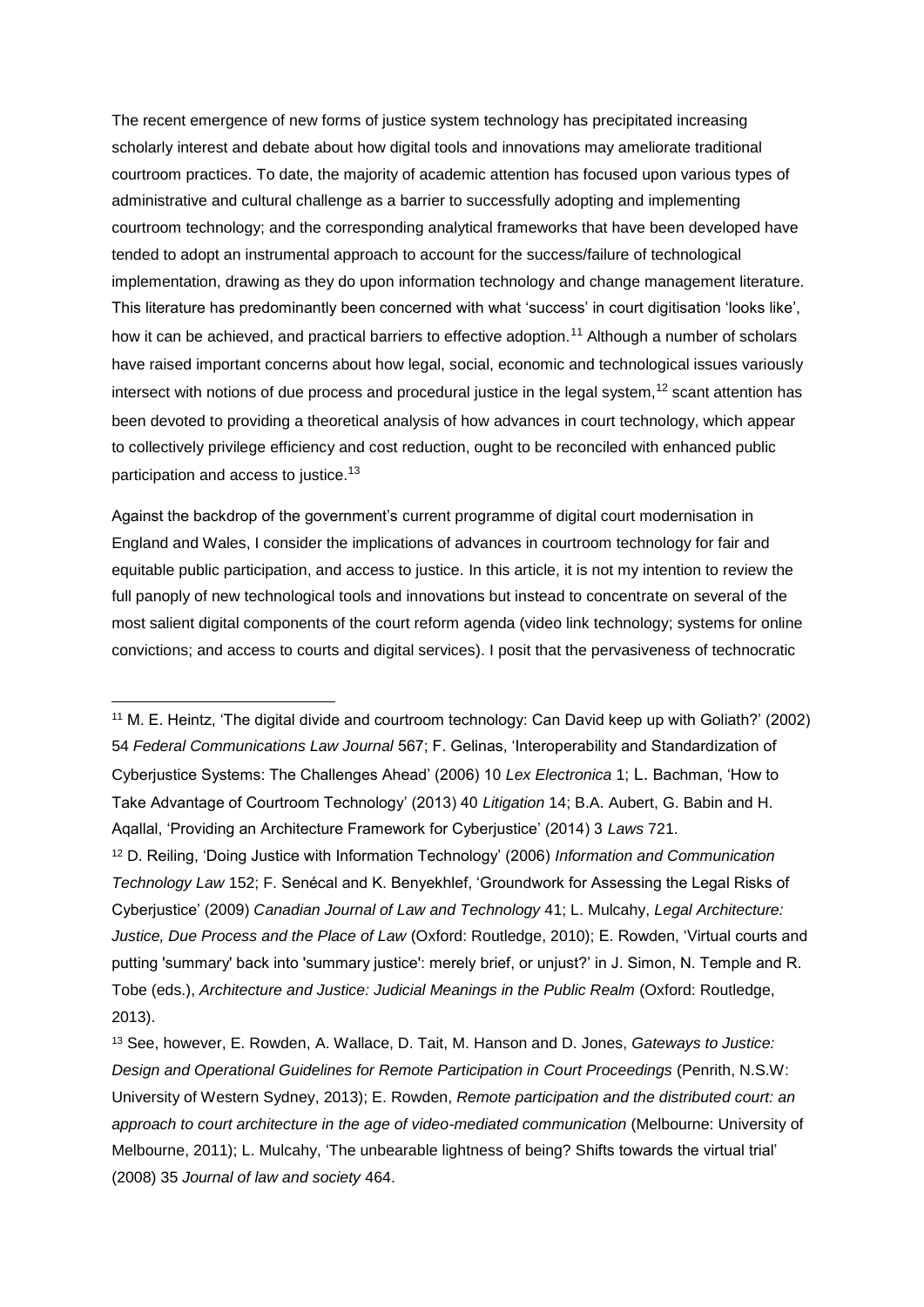discourse and economic rationalism within the facilitating institutional landscape fails to take proper account of the way that access to legal institutions and processes shapes the way that courts serve as arenas for public participation. Legal reforms have omitted any detailed consideration of the type and quality of citizen participation enabled by newly digitised court processes which have fundamental implications for the legitimacy and substantive outcomes of court-based processes; and for enhancing democratic procedure through improved access to justice. I conclude that while digital court tools and systems offer great promise for enhancing efficiency, participation and accessibility, they simultaneously have the potential to amplify the scope for injustice, and to attenuate central principles of the legal system, including somewhat paradoxically, access to justice.

## **TECHNOLOGY IN THE COURTROOM**

Courtroom technology has broadly been defined as: 'any system or method that uses technology in the form of electrical equipment to provide a clear benefit to the judicial process'.<sup>14</sup> More specifically, the various technologies used in court can include IT equipment, such as laptops, iPads, court recording, transcription and video/audio conferencing technology; as well as administrative software such as case management systems, e-filing systems, e-libraries, case law indexes, and sentencing support systems. Over the last two decades, many jurisdictions internationally have sought to embed and extend digital justice processes within the framework of their court systems, resulting in substantive transfigurations in digital court architectures. In the US, for instance, Wiggins observes that the use of new forms of technology within courtrooms has 'fundamentally changed the administration of justice, and has revolutionised judicial practices'.<sup>15</sup> Integral to these developments have been reforms to pre-existing and *ad hoc* forms of working and court practice, premised upon the notion of greater economic rationalisation to achieve reductions in expenditure and meet fiscal imperatives. As a consequence, determinations of 'success' in court modernisation have largely been concerned with the quantification of economic benefits associated with reductions in traditional resource allocation and the reconfiguration of court practices and procedures. The momentum of reform has spawned a rampant generation of new technologies and tools; yet little is currently known about how the use of courtroom IT impacts upon case outcomes, or how virtual technologies are experienced differentially across participant populations, despite the extensive diffusion of technologies across courtrooms internationally.

In England and Wales, technological innovations in court have taken much longer to gain traction than in other comparable international jurisdictions and the courts and tribunals system has for many years operated without even basic systems of IT, utilising archaic and resource intensive paper-based ways

<sup>14</sup> M. Gruen, *The World of Courtroom Technology* (Virginia, USA: Center for Legal and Court Technology, 2003).

<sup>15</sup> E. C. Wiggins, 'The courtroom of the future is here: Introduction to emerging technologies in the legal system' (2006) 28 *Law and Policy in International Business* 117.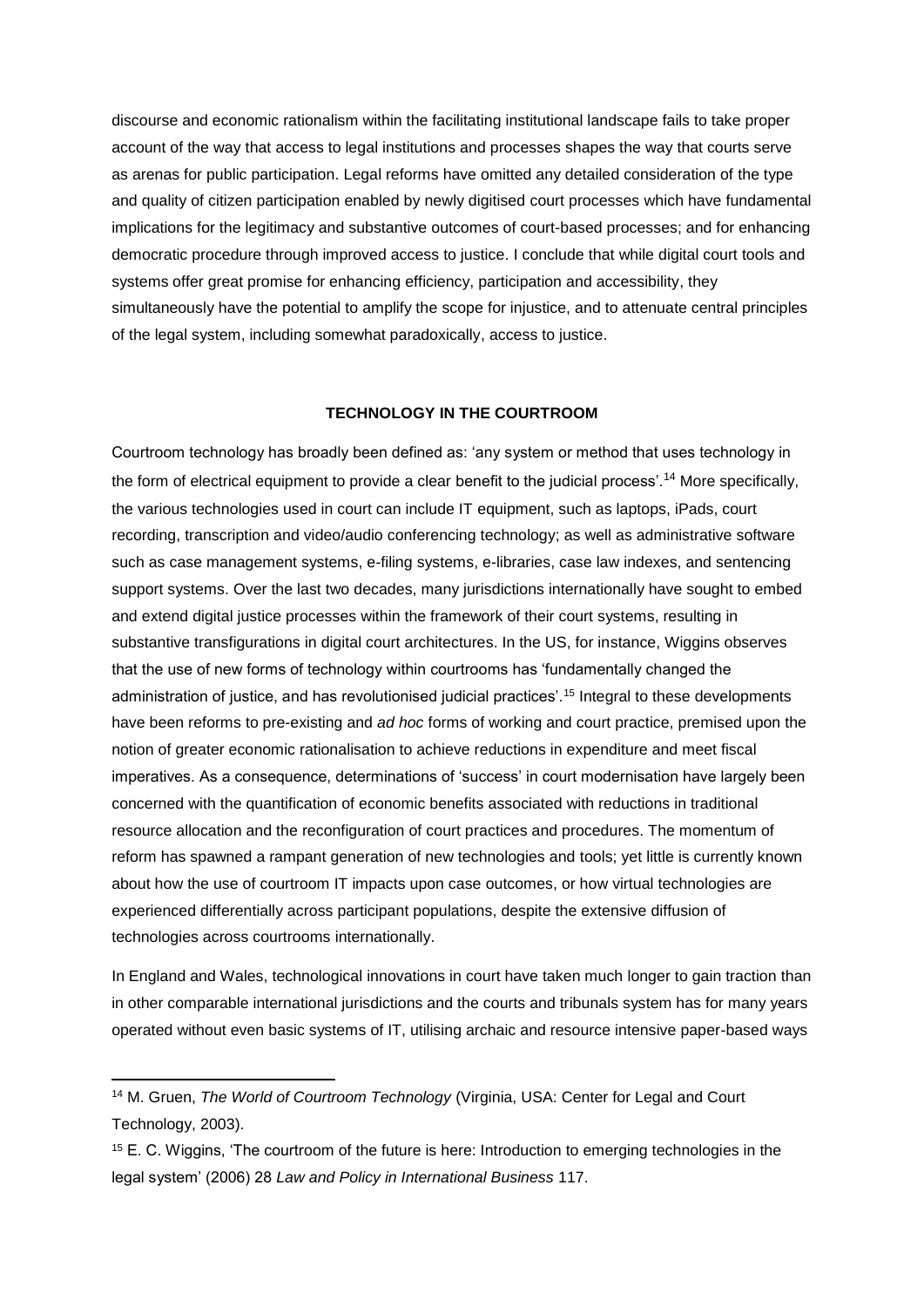of working.<sup>16</sup> Despite the considerable historical legacy of (largely unsuccessful) efforts to encourage greater utilisation of technology and the inculcation of digital processes across the courts system in England and Wales, <sup>17</sup> the courts were traditionally viewed in silos, situated 'on the margins' of the justice system.<sup>18</sup> As a consequence of the advancement and diffusion of technology across a multitude of professional and private domains over a number of years, the courts can no longer be seen as a marginal entity but are now part of the wider inter-linked technological strata. The growth of the 'internet of things',<sup>19</sup> resulting from the integration of mobile devices including smart phones, together with embedded networked communications and emergent platforms into modern life, has inevitably brought about greater technological assimilation into legal domains. Once prohibitively expensive for most courts, technology costs have been reducing resulting in greater and more widespread use of technological support tools in courts. As a result, the integration of technology has since become central to government reforms of Her Majesty's Courts and Tribunals Service (HMCTS) in England and Wales.

The first virtual courts were trialled in South East London and Kent in 2009, enabling these magistrates' courts to conduct first hearings of criminal cases by a live link between the court and police stations.<sup>20</sup> Subsequently, the Conservative-led Coalition government began outlining plans for the broader introduction of virtual courts as well as prison to courts video links in their *Swift and Sure Justice* White Paper in 2012.<sup>21</sup> In 2013, the government then committed £160 million to improve digital working across criminal justice agencies; to create 'digital courtrooms'; and to make Wi-Fi

**.** 

<sup>19</sup> F. Wortmann and K. Flüchter, 'Internet of things' (2015) 57 *Business and Information Systems Engineering* 221.

<sup>20</sup> M. Terry, S. Johnson and P. Thompson, *Virtual Court Pilot Outcome Evaluation, Ministry of Justice Research Series 21/10* (London: MoJ, 2010). Although the terms 'virtual court' and 'e-court' are often used interchangeably, a virtual court generally refers to a court which has implemented video conferencing technology to enable remote testimony, while an 'e-court' is now associated with a high specification, fully outfitted courtroom (which encompasses different types of court including aspects of both 'paperless' and 'virtual' courtrooms): F. I. Lederer, 'The Road to the Virtual Courtroom? A Consideration of Today's and Tomorrow's High-Technology Courtrooms' (1999) 50 South *Carolina Law Review* 799.

<sup>21</sup> *Swift and Sure Justice: The Government's Plans for Reform of the Criminal Justice System* (London: MoJ, 2012)

<sup>16</sup> P. Darbyshire, *Sitting in judgment: the working lives of judges* (London: Bloomsbury Publishing, 2011).

<sup>17</sup> *Civil Justice Review: Report of the Review Body on Civil Justice Cm 394* (1988); H.K. Woolf, *Access to Justice: Final Report* (London: HMSO, 1996); P. Creswell and J. Winegarten, *Modernising the Civil Court, the Judges' Requirements for IT in the 21st Century* (London: Courts Service, 2001). <sup>18</sup> H. Brooke, *'*The Legal and Policy Implications of Courtroom Technology: the Emerging English experience' (2004) 12 *William and Mary Bill of Rights Journal* 699.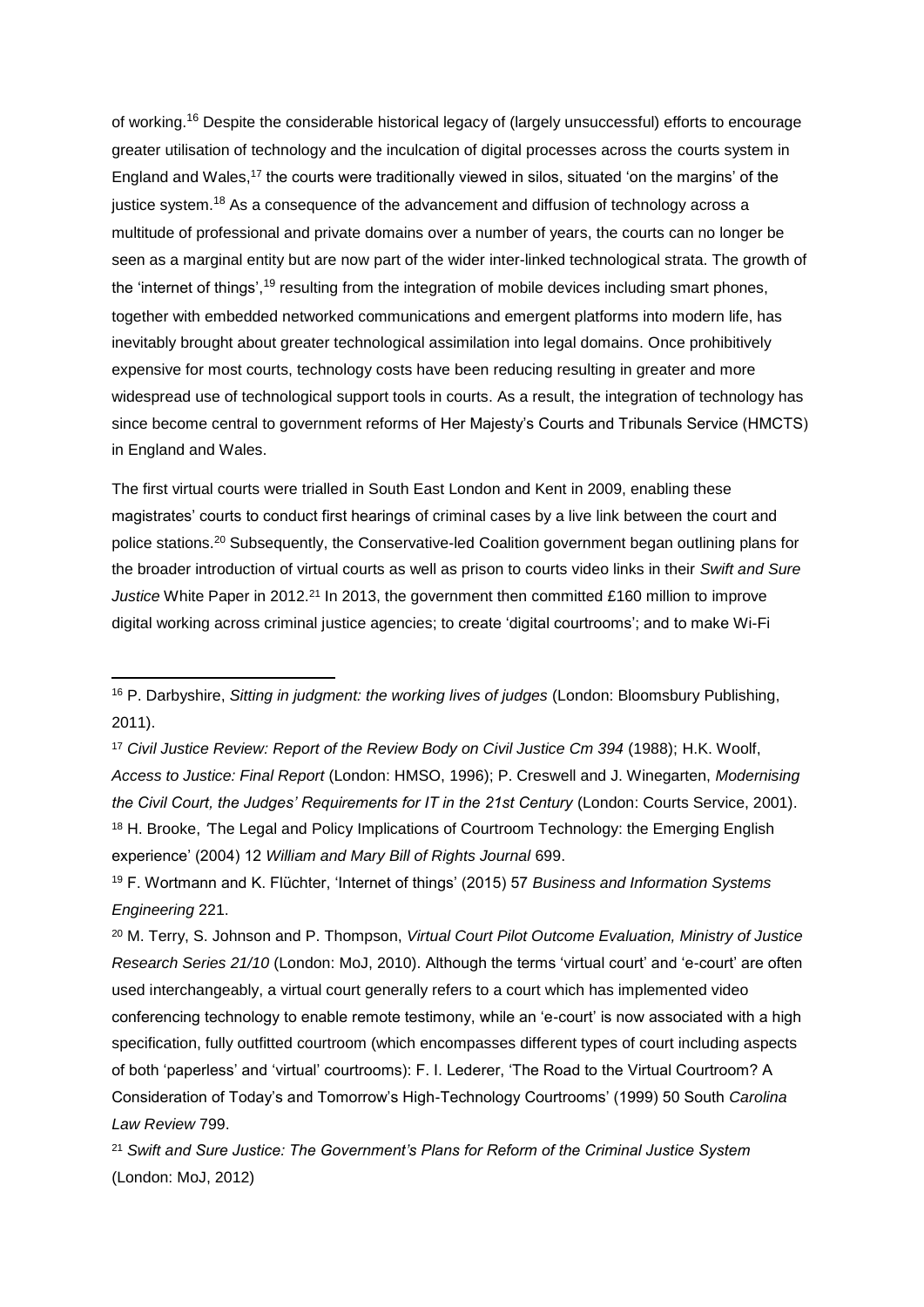available to all professional court users as well as in all the places defence practitioners conduct business.<sup>22</sup> Evidence presentation equipment, in the form of tablets for magistrates and large in-court TV screens were introduced via the Magistrates In-Court Presentation Project (MiCP), which was set up in 2014, removing the need for hard copy evidence.

While modernisation had begun to take shape in a rather piecemeal fashion, movement towards wholesale reform was bolstered by the publication, in January 2015, of Sir Brian Leveson's *Review of Efficiency in Criminal Proceedings*, which reported on current practices and procedures from charge to conviction or acquittal, with a particular focus on pre-trial hearings and made recommendations about how such procedures could be streamlined, or improved, with the use of technology. $^{23}$ Thereafter, in November 2015, the government began an ambitious £700m five year digital modernisation programme to improve efficiency within the courts and tribunals system, which is set to be achieved primarily through the automation of routine administrative tasks and a reduction in the amount of etiolated and outdated paper processes, thereby minimising duplication between agencies and unnecessary attendance at court.<sup>24</sup> A further £270m is being made available to develop a fully connected criminal courtroom by 2020. As of September 2016, more than 12 million pages of evidence have been digitally uploaded and video link systems have been installed in 130 Crown, magistrates' and civil courts.<sup>25</sup> A government update on the programme of reforms was published on 15 September 2016, in the Ministry of Justice's consultation paper *Transforming Our Justice System*, which included details of plans to digitise every court and tribunal in England and Wales as well as the

**.** 

<sup>&</sup>lt;sup>22</sup> The service (known as HMCTS' Professional Court User Wi-Fi) was rolled out across courts between 2014 and 2016. It should be noted that unrepresented defendants do not, however, have access to court Wi-Fi.

<sup>23</sup> The Rt. Hon. Sir Brian Leveson, *Review of Efficiency in Criminal Proceedings* (London: HMSO, 2015). The *Review* made a number of key recommendations, including the use of video and audio hearings as the 'default position' for courts; the widespread adoption of 'appropriately locked-down computers linking lawyers and in-custody clients via internet-based video conferencing [to] allow instructions to be obtained far more efficiently and with considerable saving of time and public money'; greater emphasis upon digital evidence gathering, including the use of evidence gathered from police body worn cameras; and the adoption of improved case management systems, at [50, 58, 274].

 $24$  Since early 2016, the Crown Prosecution Service and HMCTS have been developing a shared digital platform (the 'CJS Common Platform Programme') for criminal cases to permit multiple agencies to work from the same digital information, facilitating greater integrated working; and a cloud-based 'Digital Court Store' to enable the criminal justice system to operate digitally by default, including in interactions with the public.

<sup>&</sup>lt;sup>25</sup> Ministry of Justice, 'Courts reform gives stronger protection for victims and witnesses' (MoJ Press Release, 15 September 2016) at: https://www.gov.uk/government/news/courts-reform-gives-strongerprotection-for-victims-and-witnesses (last accessed 25 November 2016).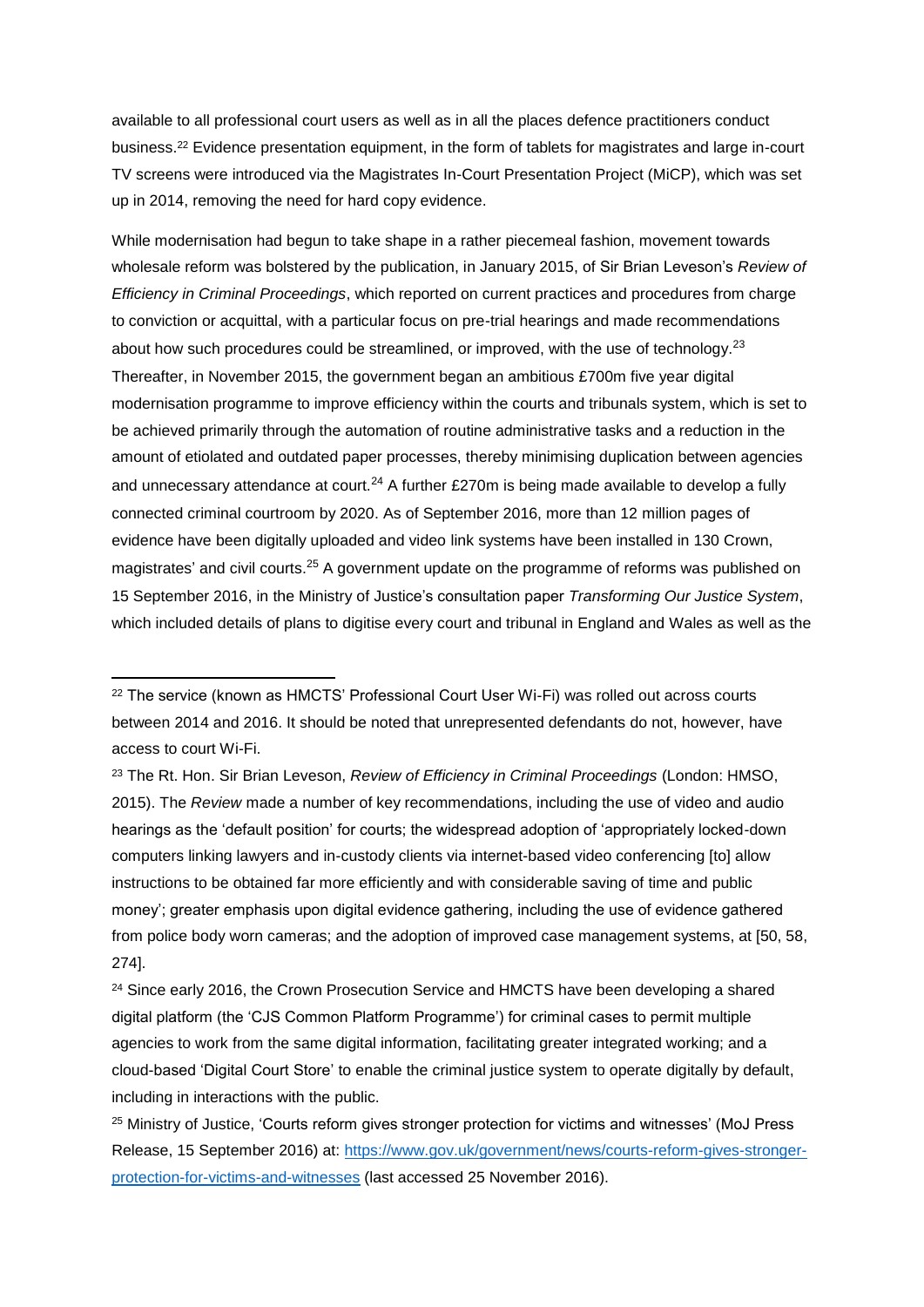piloting of a new system of online convictions and fines for summary, non-imprisonable offences.<sup>26</sup> Full automation and digitisation of the entire process of civil money claims is to be achieved by 2020.<sup>27</sup>

The programme of digital reforms has been accompanied by widespread court closures across England and Wales. During the last Parliament, the Coalition government closed 146 courts, with a further 86 courts and tribunals planned for closure by the current Conservative government, leaving just over 300 courts remaining across England and Wales. In common with other jurisdictions internationally, economic rationalisation has been at the forefront of this agenda; and the policy emphasis has been on replacing inefficient and under-used courtrooms with courtroom IT projects designed to address existing problems of courtroom delay and expense. Yet determining how to successfully implement justice system technology, and indeed even defining success with respect to technological change, is not a simple matter, particularly when the programme of modernisation is motivated chiefly by an external rationale of cost reduction and efficiency, rather than a logic derived from a principled application of technology which recognises that although technologies are themselves morally neutral, their application is not always benign. Technologies must therefore be built and deployed in ethical ways which enhance rather than compromise court user participation, while simultaneously upholding fundamental legal principles such as fairness, impartiality and access to justice. In the second part of this article, I contend that the nature of (public) participation in court and legal processes is central to the democratic legitimacy and equity of digital proceedings. Herein, I posit that access to legal institutions and processes shapes the way that courts serve as arenas for public participation. By focusing upon: (i) the type and quality of participation and communication that is enabled by digital court processes conducted remotely and (ii) policy/political frameworks which impact upon access to courts, legal information and legal services, I examine the associated implications for the legitimacy of digital court-based processes; as well as the scope for IT to enhance democratic procedure through improved access to justice.

## **PUBLIC PARTICIPATION, PROCESS EFFICIENCY AND OUTCOMES**

Scholars have to date identified a range of benefits associated with enhanced public participation in both law and governance.<sup>28</sup> Much of the literature on public participation frequently tends towards

<sup>26</sup> Ministry of Justice, *Transforming Our Justice System* (London: MoJ, 2016).

<sup>27</sup> *ibid*.

<sup>28</sup> M. N. Herian, J. A. Hamm, A. J. Tomkins and L. M. P. Zillig, 'Public participation, procedural fairness, and evaluations of local governance: The moderating role of uncertainty' (2012) 22 *Journal of Public Administration Research and Theory* 815; D. A. DeCaro and M. K. Stokes, 'Public participation and institutional fit: a social–psychological perspective' (2013) 18 *Ecology and Society* 40; T. Aitamurto and H. Landemore, 'Crowdsourced Deliberation: The Case of the Law on Off-Road Traffic in Finland' (2016) 8 *Policy and Internet* 174.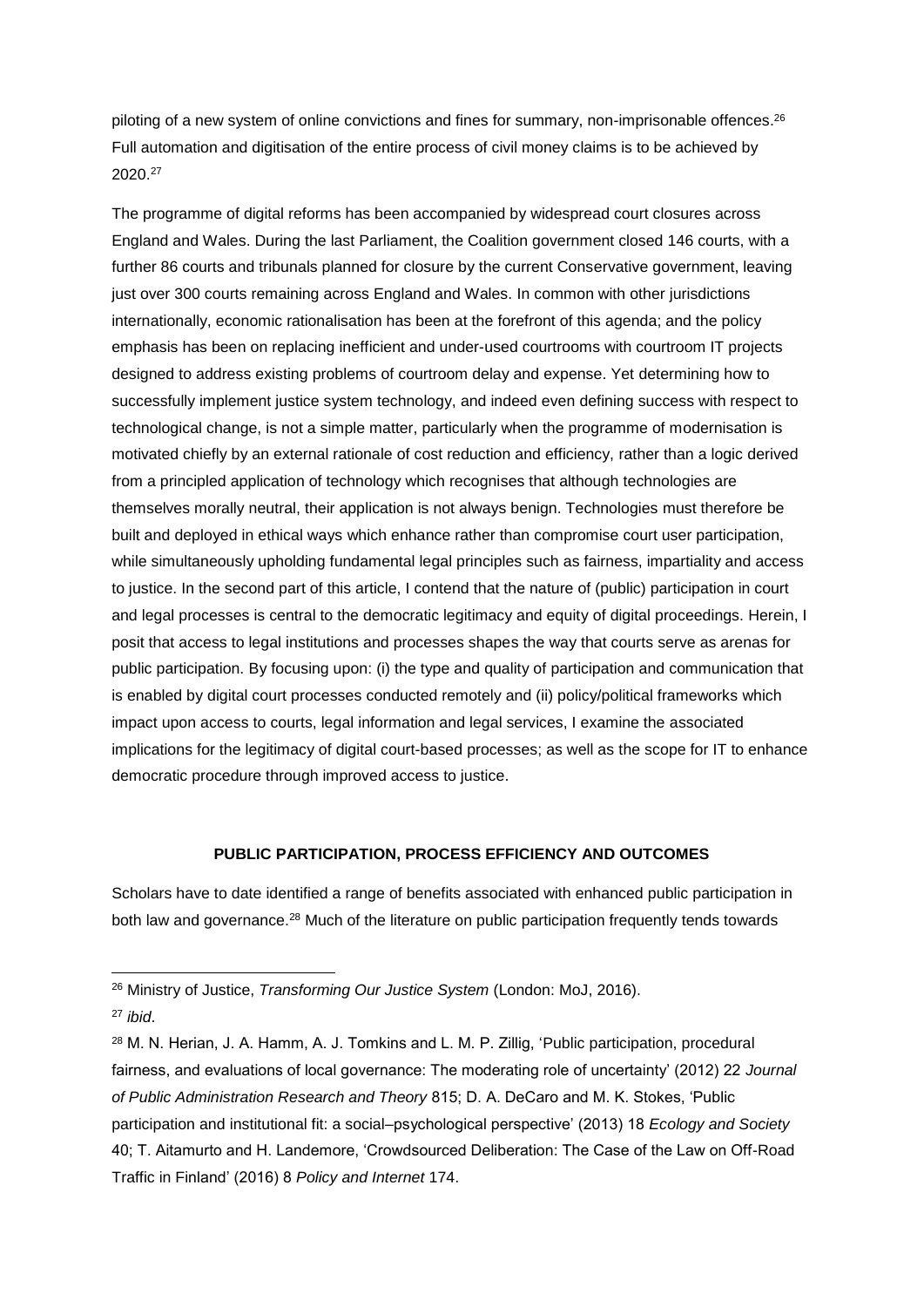conceptualising participation in terms of improved transparency and decision-making through participant involvement as an alternative to more traditional autonomous bureaucracies, in providing a response to the actual and perceived failures of expert regulation by public administration.<sup>29</sup> Moreover, public participation encompasses mechanisms of public involvement including access to information, consultation, and dispute resolution, through which participation may improve the substantive output of regulation and enhance the quality of decisions via input from a wider range of (expert and non-expert) participants.<sup>30</sup> While access to justice has been identified as associated with public participation,<sup>31</sup> it has not generally been conceptualised as its primary objective, although public access to information on law and legal processes is nonetheless understood as a key facilitator of participation through improving (public) legal education, access to advice/services, and in raising awareness.<sup>32</sup> For the purposes of this article, my analysis here is not concerned with public participation in the sense of enhancing the direct incorporation of citizens into complex policy-making and decision-making processes, rather it attempts to broaden our understanding of how a theoretical framework built around a notion of public participation may influence access to justice ideals.

The nature of public participation in newly digitised processes is inextricably aligned with access to justice because access to justice is based upon a contextual conception of the law which goes beyond a narrow interpretation of 'access' based simply upon the availability of legal aid; instead it operates much more broadly in searching for ways to overcome the difficulties or obstacles which make legal rights and civil liberties non-accessible to many individuals, who, for a variety of social, cultural and economic reasons, have no capacity to accede to and benefit from those liberties.<sup>33</sup> Access to justice therefore encompasses the availability of legal aid *as well as* the opportunity to participate (access to courts as a means for the fair settlement of disputes), and the nature and characteristic(s) of that participation (just and equitable participation in associated court and legal processes). The type and quality of participation is therefore, a critical component in coming to understand how existing distributions of power and inequality impact upon the potential and limits of digital justice processes for improving both access to justice and substantive process outcomes for participants.

However, legal processes are frequently evaluated on the basis of whether they are effective in achieving 'good results', rather than their capacity to serve process values. The disparity between

**.** 

 $29$  M. Lee and C. Abbot, 'The usual suspects? Public participation under the Aarhus Convention' (2003) 66 MLR 80.

<sup>30</sup> J. Dryzek, *The Politics of the Earth* (Oxford: Oxford University Press, 1997).

<sup>31</sup> *ibid*.

<sup>32</sup> A. Brisman, 'The violence of silence: some reflections on access to information, public participation in decision-making, and access to justice in matters concerning the environment' (2013) 59 *Crime, Law and Social Change* 291.

<sup>&</sup>lt;sup>33</sup> M. Cappelletti, 'Alternative Dispute Resolution Processes within the Framework of the World Wide Access to Justice Movement' (1993) 56 MLR 282.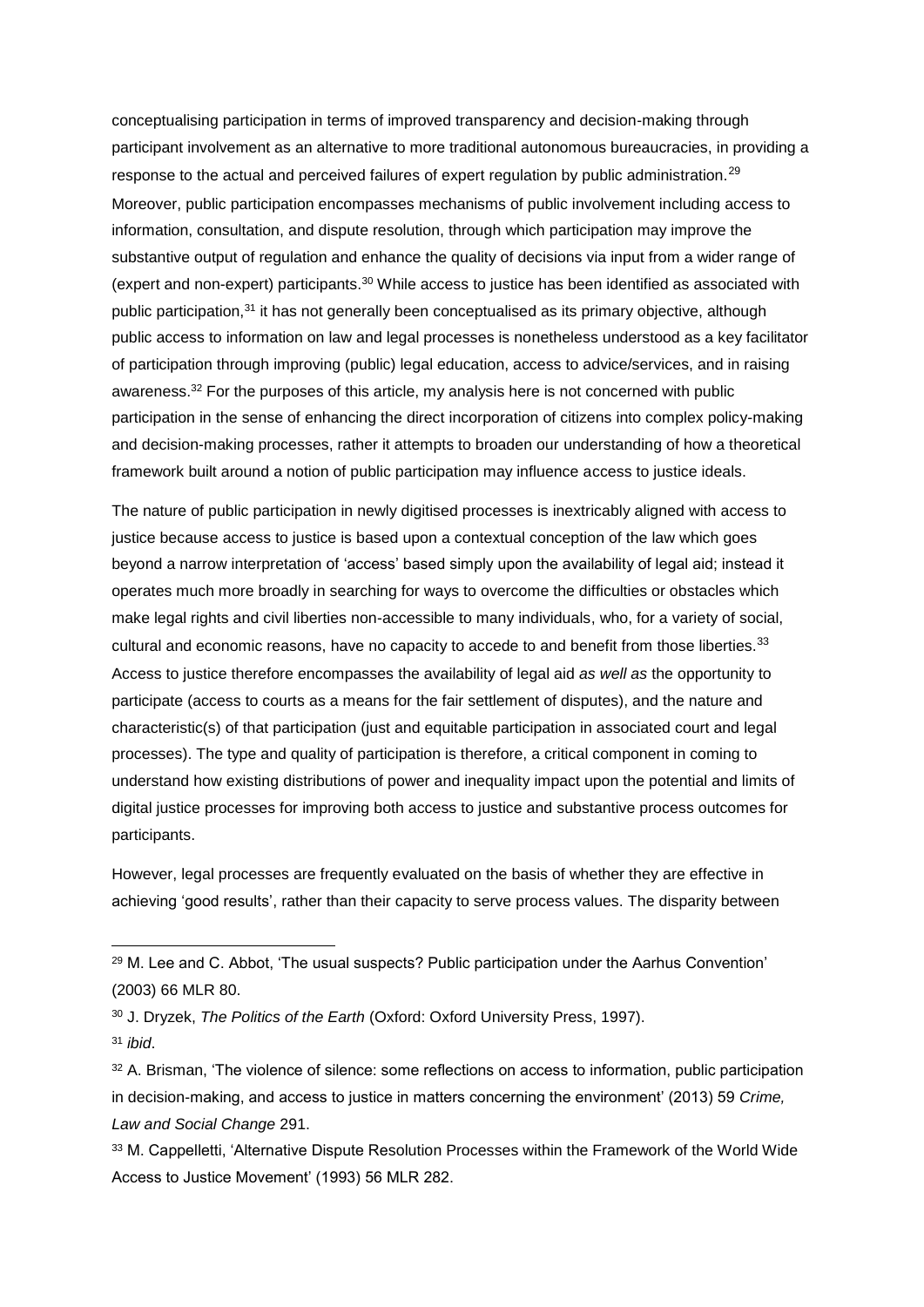process values and good results has previously been well articulated by Summers who notes that 'process values' denotes the standards of value by which we may judge a legal process to be good as a process apart from any 'good result efficacy' it may have.<sup>34</sup> In this regard, 'a legal process can be good, as a process, in two possible ways, not just one: It can be a good not only as a means to good results, but also as a means of implementing or serving process values such as participatory governance, procedural rationality and humaneness.' <sup>35</sup> As Summers notes, modern societies have historically given far less evaluative emphasis to processes than to results and 'even when values such as participation, fairness, and rationality are recognised, they are typically over-ridden.<sup>'36</sup> In order to ascertain to what extent the court reforming agenda in England and Wales attempts to inculcate process values (either in improving the substantive fairness of processes, or in enhancing democratic procedure through improved access to justice), it is necessary to consider how the notion of participation is both manifested, and weighted against, economic rationalisation drivers in newly digitised court processes. In the pages that follow, I contend that a concern with 'good result efficacy' is evident in current approaches to the modernisation of court processes wherein little interest has been paid to designing legal processes to implement or serve process values. Instead, what constitutes good process results has invariably been linked to the notion of efficiency in court productivity and specifically, the speed at which case proceedings are completed.<sup>37</sup> In support of my conceptual argument, I now consider several of the most pertinent aspects of the government's programme of reforms: video link technology for defendants and witnesses; systems for online convictions; and access to legal services.

## **Video link technology for defendants**

In numerous jurisdictions including the UK, video link technologies are increasingly being used to enable defendants to appear in court from prisons and police stations; to enhance the delivery of expert evidence;<sup>38</sup> and to provide vulnerable victims and witnesses with the opportunity to provide

**.** 

<sup>36</sup> *ibid*, 5

<sup>37</sup> Historically, reviews of the courts system have similarly focussed upon improving or delivering greater efficiency: *Report of the Royal Commission on Criminal Justice Cm 2263* (London: HMSO, 1993); *Criminal Courts Review* (London: Royal Courts of Justice, 2001). For an instructive discussion of the notion of 'efficiency' contained within the Leveson Review, see L. Marsh, 'Leveson's Narrow Pursuit of Justice: Efficiency and Outcomes in the Criminal Process' (2016) 45 *Common Law World Review* 51, arguing that the overly narrow conceptualisation of efficiency used by Leveson fails to elucidate how cost-savings should be weighted against the accuracy of verdicts.

<sup>38</sup> J. Horan and S. Maine, 'Criminal Jury Trials in 2030: A Law Odyssey' (2013) 41 *Journal of Law and Society* 551.

<sup>&</sup>lt;sup>34</sup> R. Summers, 'Evaluating and Improving Legal Processes - A Plea for Process Values' (1974) 60 *Cornell Law Review* 1, 3.

<sup>35</sup> *ibid*, 4.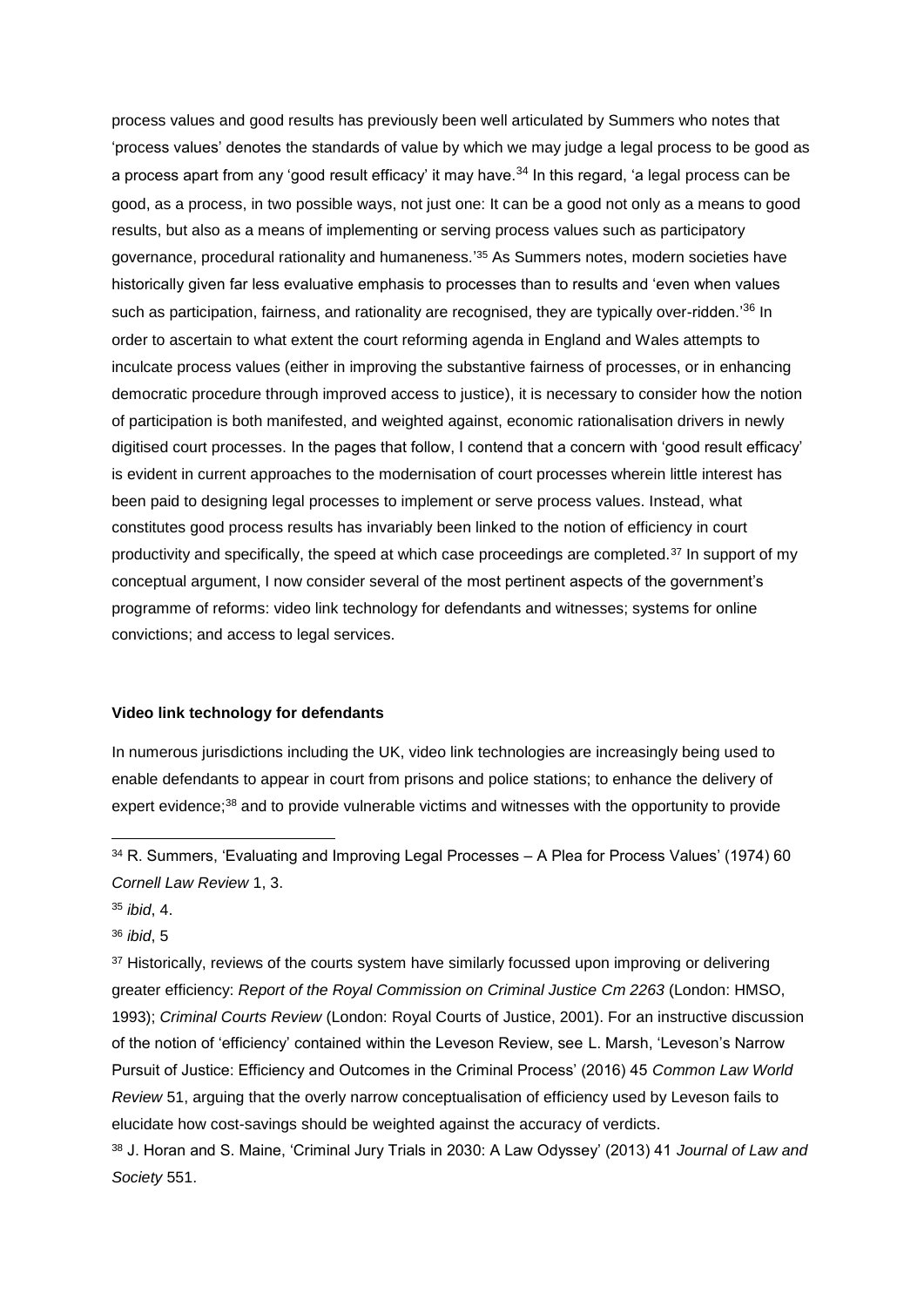evidence in a secure, convenient and less traumatic environment, as well as to pre-record their witness testimony.<sup>39</sup> In England and Wales, the Police and Justice Act 2006 made provision for the attendance of a defendant at preliminary hearings and sentencing hearings by live link so that the defendant may appear from custody or a police station, rather than being taken to court to be physically present. <sup>40</sup> Previously, sub-section 57C (7) of the Crime and Disorder Act 1998 made it a requirement that a defendant must consent to participate in a live link hearing. This requirement was subsequently removed by the Coroners and Justice Act 2009; accordingly it is no longer a requirement that a defendant consent to appear in court by way of video link from a police station; and magistrates' courts may continue to use live links for sentencing hearings following a preliminary hearing provided that the accused attending through the live link 'is not contrary to the interests of iustice'.<sup>41</sup>

Many magistrates' courts now utilise this form of virtual court for first hearings and sentencing hearings, which has resulted in a significant increase in defendants' participation in video link technologies. Virtual court first hearings may take place in respect of any offence, including youth court cases, and assessments of the suitability of defendants to appear by video link are initially made by police custody officers. Importantly, determinations about suitability are not uniform and are subject to geographical variation across custody and court areas. In some regions, eligibility/suitability criterion have been abolished (or do not exist at all) meaning that all cases will be put into the virtual court.<sup>42</sup> while in other areas the applicable criteria may make provisions for exceptions based upon, for example, evidence of the defendant's mental health issues.<sup>43</sup> As a consequence of the relaxation

<sup>39</sup> Rowden *et al*, n 13 above; K. Leader, 'Closed-circuit television testimony: Liveness and truth-telling' (2010) 14 *Law, Text, Culture* 1.

<sup>40</sup> Section 45 of the Police and Justice Act 2006 replaced s 57 of the Crime and Disorder Act 1998 with new sections 57A to 57E, which together constitute Part 3A of the 1998 Act. Section 57C applies to a preliminary hearing in a magistrates' court where the defendant is either in police detention at a police station and likely to remain there until the beginning of the hearing, or is at a police station in answer to 'live link bail' in connection with the offence. Section 46 of the 2006 Act amends the Police and Criminal Evidence Act 1984 s 34 and s 47 and inserts a new s 47ZA (person granted live link bail).

<sup>&</sup>lt;sup>41</sup> Section 106 of the Coroners and Justice Act 2009. These arrangements came into effect on 14 December 2009.

<sup>42</sup> In Kent for example, the Virtual Court Eligibility Criteria has been abolished in order to facilitate a seven day remand court.

<sup>43</sup> The Virtual Court Eligibility Criteria in London police stations states that all indictable only cases, serious either way cases, breach of bail cases and applications for further detention must appear by virtual court without exception. Other cases must appear by virtual court unless there are more than two co-defendants; there is significant evidence of the defendant having mental health issues; or where the defendant at the police station is being actively aggressive and poses an imminent and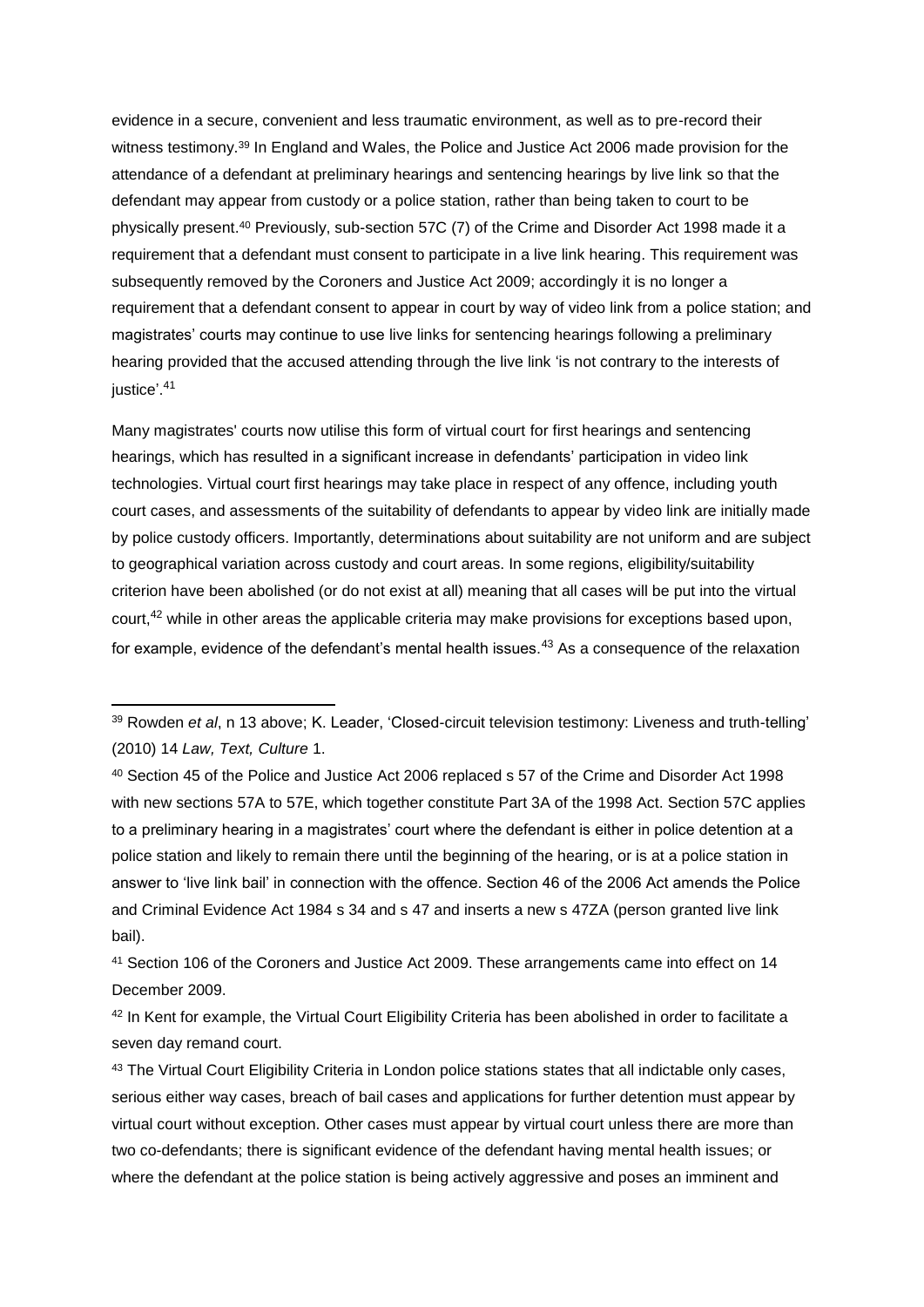of the criteria by which custody officers initially assess the suitability of defendants to appear by video link, many more defendants are eligible to appear in this way at their first court hearing and without the requirement that they consent to their participation in the use of live link technology.

Evidence suggests that some defendants prefer the convenience of video link technology as a means to avoid the delay and upheaval associated with travelling to and from court, <sup>44</sup> although providing evidence remotely may not always be in their best interests and defendants may also misunderstand aspects of the video link process. An instructive comparison can be made with the adoption of live video link proceedings for immigration bail hearings which were first implemented in England and Wales in 2007. A small scale study conducted by the British Refugee Council found that almost half of the bail applicants sampled reported that they had not received information about how their video link bail hearing would work.<sup>45</sup> Those who did receive this information did so through a variety of sources (interpreters, legal representatives, court officials), suggesting that the process of informing bail applicants about the nature of live link proceedings was not standardised and would not therefore ensure that all applicants systematically received this information. As a result, nearly a third of the sample said that they did not understand how the process would work before their bail hearing began. These findings raise particular concerns about the use of live links in criminal hearings because many defendants at police stations are not represented and there is no reason to believe that those defendants, having previously declined legal advice, would opt for legal representation when a determination has been made to proceed by way of live link.<sup>46</sup> This aspect is all the more significant given that so many defendants are vulnerable as a consequence of mental health problems, learning, intellectual or social functioning impairments, or physical disabilities and disorders. In these instances, the availability and provision of appropriate legal advice becomes especially salient, particularly with regard to assessing the defendant's fitness to take part in video linked proceedings; including in respect of the defendant's physical and mental fitness as well as in determining whether the client has

**.** 

immediate risk of violence which an appearance in handcuffs would not address: Terry *et al*, n 20 above.

<sup>44</sup> S. Forell, M. Laufer and E. Digiusto, 'Legal assistance by video conferencing: what is known?' (2011) 15 *Justice Issues* 1.

<sup>45</sup> Refugee Council, *Immigration bail hearings by video link: a monitoring exercise by Bail for Immigration Detainees and the Refugee Council* (BiD: London, 2008).

<sup>46</sup> In a recent US study of virtual bail hearings, Cimino *et al* found that defendants participating in live link proceedings were more likely to have bail reduction requests denied than defendants whose hearings were conducted in person. They attribute this finding to defendants' lack of adequate legal representation in virtual hearings, whether as a result of the absence of a defence lawyer or a reduction in the time spent being advised by counsel; E.F. Cimino, Z. Makar and N. Novak, 'Charm City Televised and Dehumanized: How CCTV Bail Reviews Violate Due Process' (2014) 45 *University of Baltimore Law Forum* 57.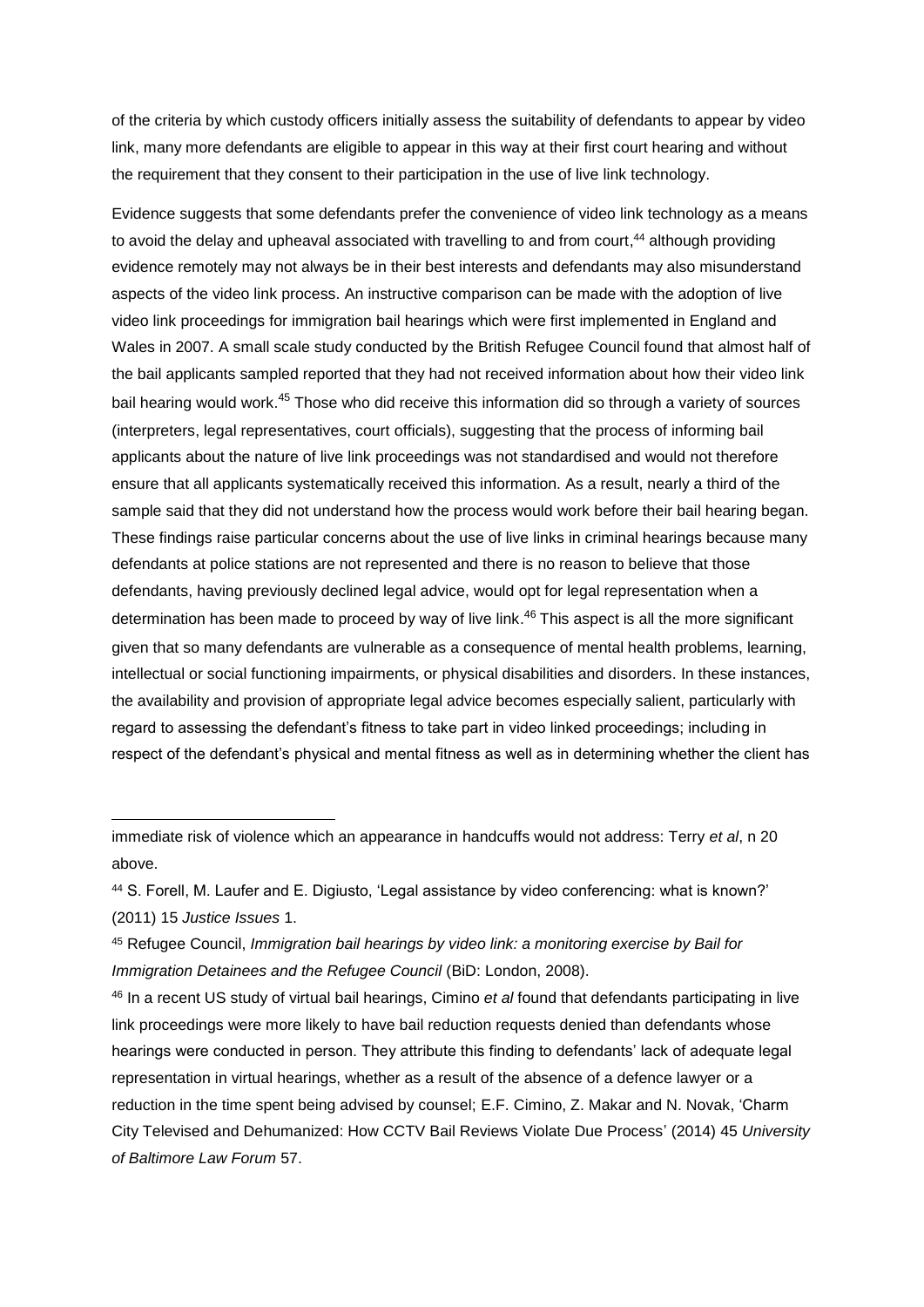been subject to inappropriate police pressure and whether they have the necessary communication skills and abilities to enable fair participation in a live link virtual court.

However, the final decision to proceed by way of a live link hearing is made by the court: section 57C (6)(A) of the Crime and Disorder Act 1998 states that a live link direction 'may not be given unless the court is satisfied that it is not contrary to the interests of justice to give the direction'. In this respect, judgments about the suitability of a defendant to give evidence by video link are ultimately decided on the basis of the court's discretion, which in practice means the court's view in the light of the facts of the particular case. The criteria by which the courts decide whether video link evidence should or should not be admitted is often relatively unclear: references are casually made to factors in favour or against it, depending on the facts of each case but the courts rarely address this question with a comprehensive, fully structured approach. Presently, the courts exercise a large amount of discretion in deciding whether to proceed by way of a live link hearing and they have offered little guidance on how this should be exercised in the context of the multifarious factors potentially impacting upon defendant fitness to participate in live link proceedings. To date, in considering making a live link direction, the courts have primarily been concerned with the potential for delay and additional expense which may accrue if live link evidence was to be refused.<sup>47</sup> rather than factors relating to the suitability of the defendant to participate in live link proceedings or indeed the quality of the defendant's participation that would be enabled by the video link technology available at court.

In *R v Akhtar (Siddiqua)*,<sup>48</sup> the Court of Appeal upheld the decision to stay proceedings on the basis of 'complete technological failures' whereby the live link had not been set up in such a way that would have enabled the defendant to have meaningfully participated in the trial. The Court held that the mental health position of the defendant and the anxieties the court process was placing upon her meant that the judge had been entitled to refuse to grant an adjournment. However, aside from cases involving the complete failure of technological systems for live link evidence, the courts appear less willing to consider whether poor quality live links may be contrary to the interests of justice. In criminal cases, under the provisions of the Crime and Disorder Act 1998 as amended, a court may make directions for the use of live links provided that defendants are able to see and hear the court and are able to be seen and heard by it.<sup>49</sup> Yet it appears that these requirements are being interpreted relatively broadly: in many magistrates' courts operating with live link facilities, video sound quality is poor, screens will sporadically freeze and are often too small (making it difficult for defendants to communicate effectively with their lawyer) and evidence can frequently be distorted by blue or green lighting on the screen. In addition, it was recently reported by the President of the Family Division that

<sup>47</sup> *Polanski v Conde Nast Publications Ltd* [2005] UKHL 10.

<sup>48</sup> [2016] EWCA Crim 390.

 $49$  s 57(1).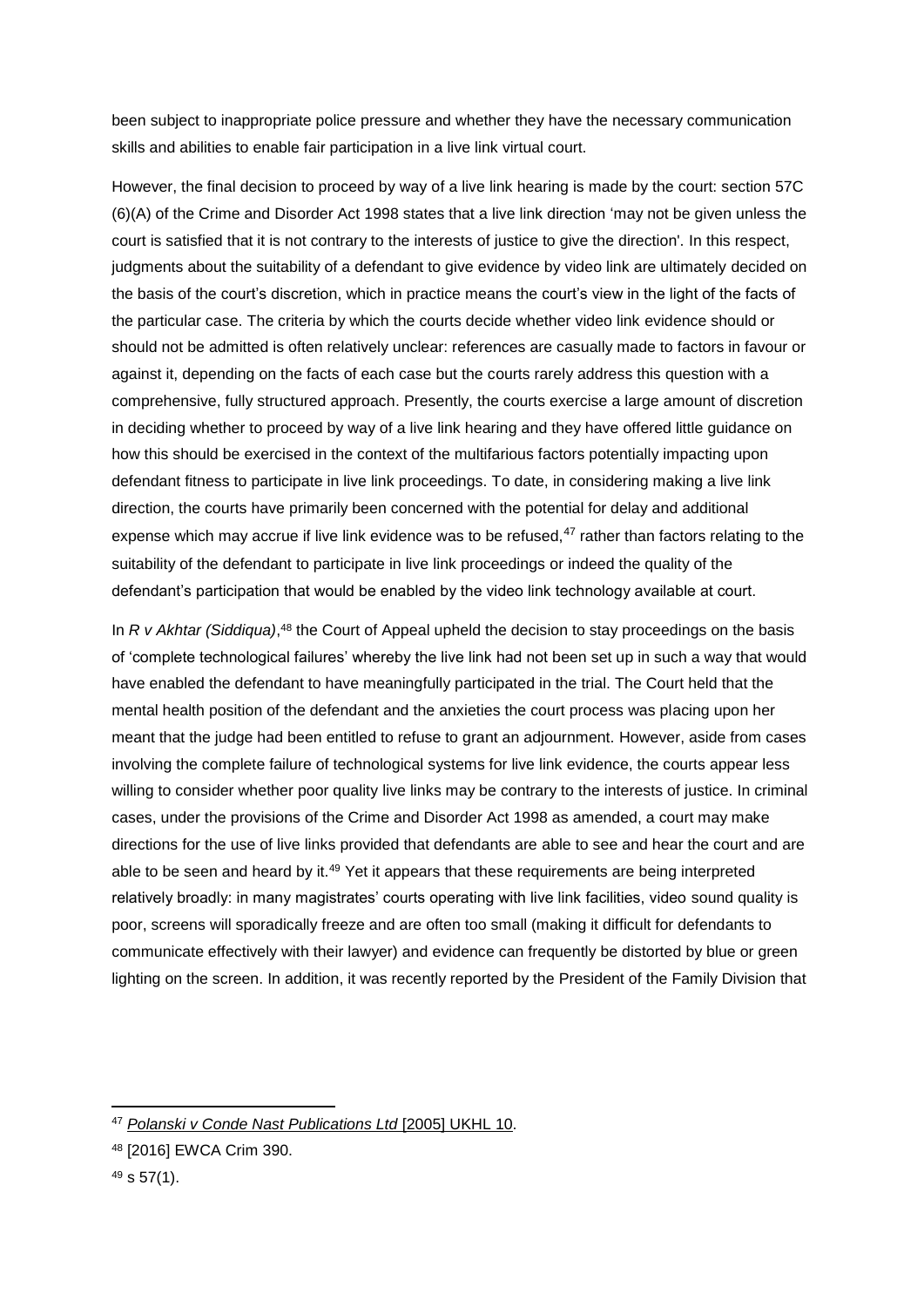video links in numerous family courts are 'prone to the link failing and with desperately poor sound and picture quality'.<sup>50</sup>

Although the technology required to establish a video link is relatively simple, investment in the use of high quality video equipment is essential: where video link footage is not of a good standard, this negatively impacts upon the perceived standard of witness evidence for the purposes of a trial and compares unfavourably with the immediacy of witness evidence given in-person in court.<sup>51</sup> Poor quality video link technologies also have implications for judicial assessment of demeanour, which is important in questioning testimony; or for example, when a defendant has facial or other injuries that are not clearly visible on a video link and which can be relevant to a defendant's claim of acting in self-defence or which can support mitigation and bail applications. While video link technologies used in the private sector are of a considerably higher quality than those currently utilised by the courts and tribunals,<sup>52</sup> recent government initiatives indicate a clear policy emphasis upon increasing the quality of courtroom IT, as well as the expansion of video link technology in criminal proceedings and greater public participation in court and tribunal proceedings conducted by video or audio link.<sup>53</sup> Given the pace and degree of digital incursion into modern ways of working, technology is likely to continue to feature on political agendas over the coming years and will, in all eventuality, become an omnipresent feature of the courtroom. Therefore, although improvements in technology are evidently required, it is important that the modernisation agenda is also informed by knowledge about how the use of courtroom technology transforms the existing parameters of social interaction and communicative rituals in digital proceedings in order to understand the conditions under which remote technology can be utilised and adapted to enable fair participation.

To date, concerns about the impact of remote proceedings upon participatory justice have been embodied within empirical legal scholarship on courtroom architecture both nationally and internationally.<sup>54</sup> Herein, the defendant's 'physical exclusion' from the more 'dignified space' of the

<sup>50</sup> J, Mumby, *View from the President's Chambers (16): Children and Vulnerable Witnesses – Where are We?* (Judicial Office: London, 2017).

<sup>51</sup> For example, one of the difficulties encountered during the pilot scheme conducted at Kingston Crown Court related to the use of poor quality technology: in one case this resulted in tape recorded evidence from a child witness obtained months previously, deteriorating in quality to such a degree that it was unusable in court: A. Timan, 'Preparing for the Reality of Virtual Courts', London Law Expo 2015 conference, October 2015.

<sup>52</sup> A. Marks, *What is a Court? A Report by JUSTICE* (Justice: London, 2016).

<sup>53</sup> Prisons and Courts Bill 2017. It should be noted that although the Bill was abandoned in April 2017, (prior to the dissolution of Parliament in May 2017 and subsequent general election in June 2017) it is likely that the plans for court modernisation detailed in the Bill will only be temporarily affected, with government seeking to progress with digital justice initiatives over the course of the next Parliament. <sup>54</sup> Mulcahy, n 12 above; K. Biber, 'The spectre of crime: photography, law and ethics' (2006) 16 *Social Semiotics* 133.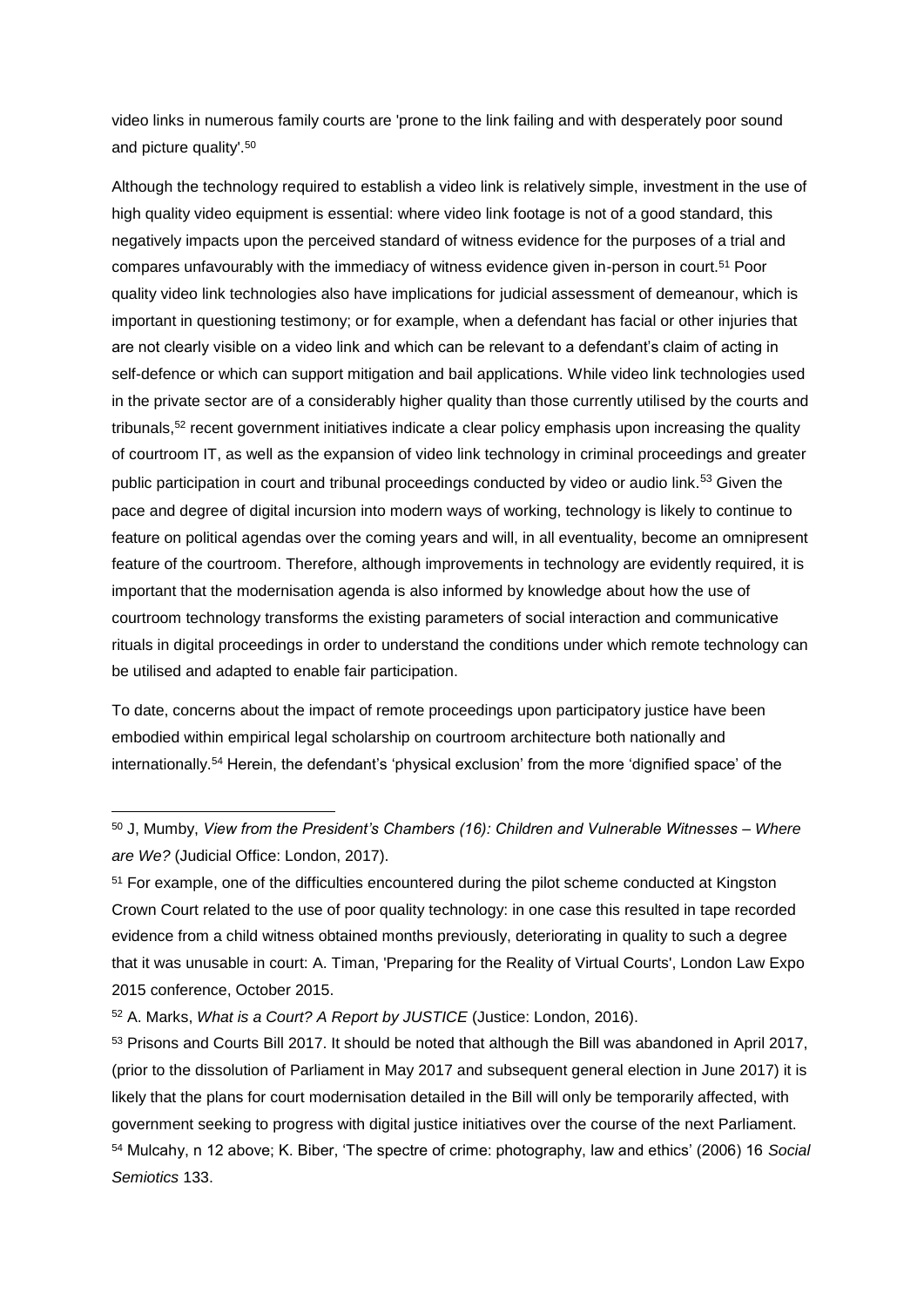courtroom has been a central focus of a number of legal and socio-legal scholars who contend that defendants are placed at a disadvantage by such technologies.<sup>55</sup> For example, it has been suggested that video links may alter the nature of sentencing proceedings by undermining the 'experience and legitimacy of justice' when legal participants no longer enter the courthouse.<sup>56</sup> As a consequence, the important symbolic function of the courthouse as the home of justice and the presence of law is eroded and effective communication between parties, and the importance of non-verbal cues, is lost. Although there is a lack of evidence to suggest that non-verbal cues (such as emotional responses) offer any reliable basis for determining truth or detecting lies,<sup>57</sup> beyond this, we know little about how the changing communicative dynamics associated with remote proceedings in England and Wales affect defendants' experiences of justice psychologically, or with regard to substantive case outcomes.

Across and within national and international jurisdictions, there are currently no standardised formats for producing remote testimony or remote appearances by witnesses or defendants; as such there is significant variation between courts with regard to how remote participants should be presented on screen.<sup>58</sup> A range of factors including the processes for determining the type of frame used for different remote witnesses (full body view or head only view of the speaker); the range and distance of the camera to the defendant; and the presence of the defence lawyer in the courtroom or remote location, are key variables affecting how remote proceedings are designed and engineered. At present, very few empirical studies have been conducted on the effects of video conferencing upon non-verbal behaviour and participative status in the courtroom. However, an emerging body of evidence is now beginning to elucidate how the production of remote proceedings impacts upon the substantive nature of courtroom social interactions.

Licoppe's recent research on the production of wide video shots in French courtrooms with remote defendants observed that wide shots (featuring six or more courtroom participants) were almost never used in trial openings, or during interrogative sequences. Instead, medium shots (focussed solely on the current speaker) were favoured.<sup>59</sup> In the latter stages of the hearings, however, wide shots were

<sup>55</sup> E. T. Bellone, 'Private Attorney-Client Communications and the Effect of Videoconferencing in the Courtroom' (2013) 8 *Journal of International Commercial Law and Technology* 24; N. Feigenson, 'The Visual in Law: Some Problems for Legal Theory' (2014) 10 *Law, Culture and the Humanities* 13. <sup>56</sup> E. Rowden, 'Distributed Courts and Legitimacy: What do we lose when we lose the courthouse?' (2015) *Law, Culture and the Humanities*, online early edition at

http://journals.sagepub.com/doi/abs/10.1177/1743872115612966 (last accessed 15 January 2017). <sup>57</sup> S.L. Sporer and B. Schwandt, 'Moderators of non-verbal indicators of deception: A meta-analytic synthesis' (2007) 13 *Psychology, Public Policy and Law* 1.

<sup>58</sup> J. Smith, 'Remote Testimony and Related Procedures Impacting a Criminal Defendant's Confrontation Rights' (2013) 2 *Administration of Justice Bulletin* 1.

<sup>59</sup> C. Licoppe, 'Video communication and "camera actions": The production of wide video shots in courtrooms with remote defendants' (2015) 76 *Journal of Pragmatics* 117.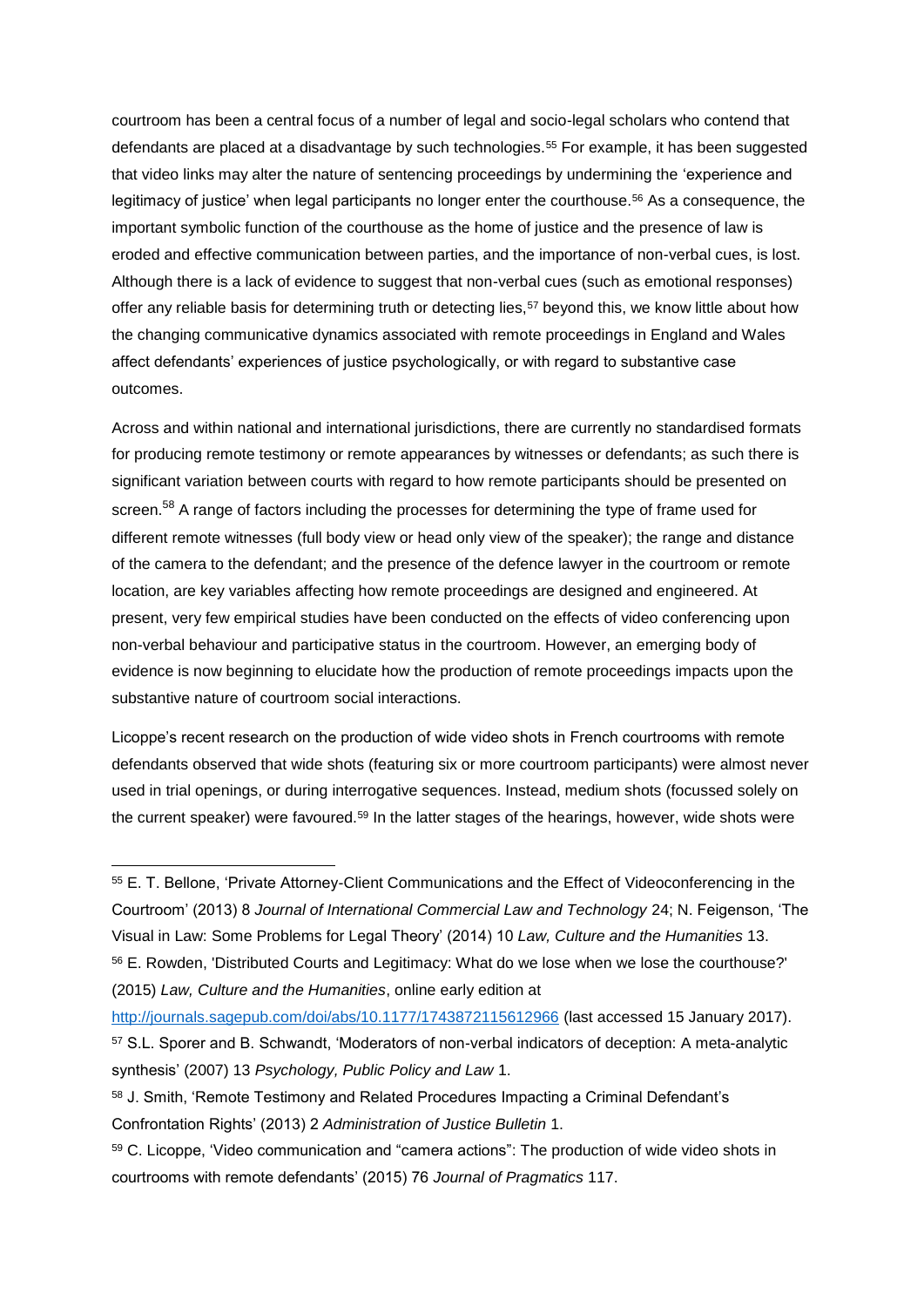routinely used; for example during counsel's closing arguments or to capture the final announcement about the future scheduling of the decision process. Licoppe contends that the type of video shot used in courtroom proceedings serves to make visible a particular member's interactional competence; the presentation of individuals on screen in video-mediated courtrooms are designed and treated as a visual formulation of their participative statuses. The form of participation enabled by remote proceedings therefore becomes contingent upon the production and communication of images, which is heavily reliant upon the 'cameraman' as a key player within the mediated courtroom.<sup>60</sup> Moreover, Licoppe *et al* observe that courtroom hearings are multi-party interactions during the course of which (much) more than two parties can become ratified speakers.<sup>61</sup> Tensions are evident when more than one person is involved in any given interaction: these occasions invariably create difficulties for the individual responsible for capturing the interaction, 'who must accomplish constant adjustments to the video frame' in their role as 'producer, filmmaker and film editor on a moment to moment basis with respect to the ongoing hearing'. Licoppe *et al* observe that the 'strains' upon the individual responsible for filming proceedings are further compounded because no provision for training has been made available for individuals 'to learn how to accomplish such delicate tasks, nor have any guidelines been given to manage screen views, which is striking in such a sensitive institutional setting as a judicial hearing, where equity in terms of access and participation rights and resources is crucial.'<sup>62</sup> Similarly, in their analysis of video-mediated interpreting in the criminal justice system in England and Wales, Braun *et al* observed that a commonly encountered difficulty was to be found when participants were conferred an unjustified level of prominence or 'visibility' by virtue of their image being displayed on a large screen, or by being situated directly in the centre of a video screen.<sup>63</sup> Seating arrangements also led to interactional difficulties when these arrangements gave the impression that the participants on one side of the video link spoke 'as one' or could be perceived 'as one' when in fact their roles ought to have been clearly distinguished. Thus, the type of camera shot produced, as well as the broader spatial organisation of video mediated proceedings, are both meaningful and influential actions in altering the communicative dynamics of the courtroom which require careful consideration in the future planning and implementation of digitisation initiatives.

<sup>60</sup> *ibid.*

<sup>61</sup> C. Licoppe, M. Verdier and L. Dumoulin, 'Courtroom interaction as a multimedia event: the work of producing relevant videoconference frames in French pre-trial hearings' (2013) 23 *Journal of Electronic Communication* 1.

<sup>62</sup> *ibid*, 20.

<sup>63</sup> S. Braun, J. Taylor, J. Miler-Cassino, Z, Rybinska, K. Balogh, E. Hertog, Y. V. Bosch, L. Hogeschool, D. Rombouts, C. Licoppe and M. Verdier, 'Assessment of Video-Mediated Interpreting in the Criminal Justice System: AVIDICUS 2 Research Report' (European Commission) at http://wp.videoconference-interpreting.net/wp-content/uploads/2014/01/AVIDICUS2-Researchreport.pdf (last accessed 20 April 2017).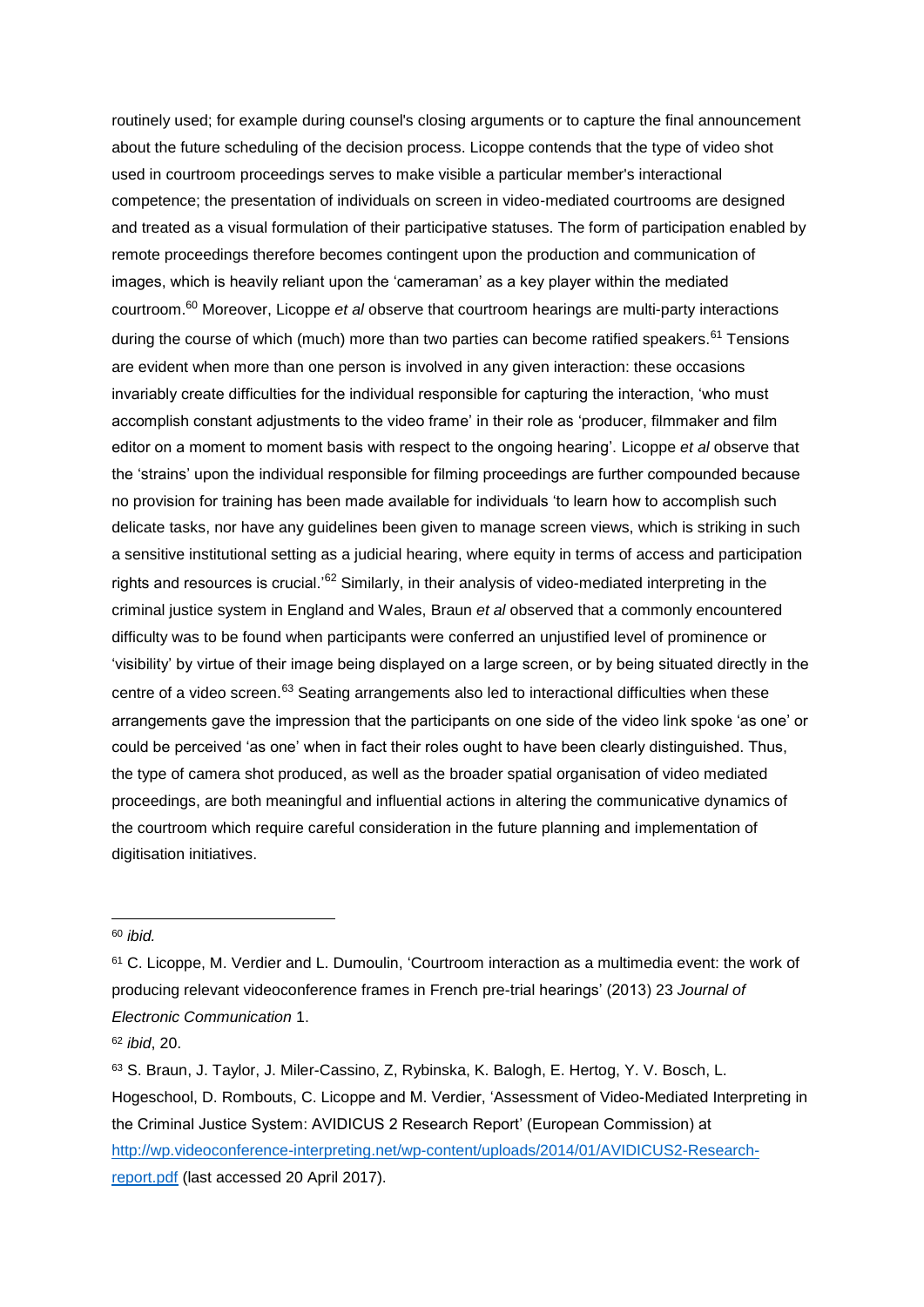A related issue concerns the communicative dynamics of the increasingly common use of remote settings (video link conferencing) for the provision of legal advice, which are being adopted as an economical replacement for face-to-face conferences between lawyers and their clients. In jurisdictions internationally, video link technologies have been described as representing a significant shift in the paradigm of the provision of legal aid to incarcerated clients and in providing a 'major portal for prisoners to access justice'.<sup>64</sup> However, to what extent remote settings for the provision of legal advice are able to maintain appropriate and effective standards of communication is a matter of some contention.<sup>65</sup> Many defendants have cognitive, mental or physical health issues that may affect their rights while in police detention and/or they may be under the influence of drugs or alcohol, or suffering the effects of withdrawal. Safeguarding defendant rights requires that they are able to communicate effectively and confidentially with their lawyers: where solicitors are unable to take instructions from their client in person, there is the potential that appropriate assessments of physical/mental impairments, as well as the client's level of understanding of the court process and the consequences of any decisions made may be impaired, especially if the technology used is inadequate and/or of poor quality.

More broadly, the benefits associated with face to face legal advice potentially go beyond simply de facto assistance from lawyers: clients who meet in person with their solicitor can also experience psychological benefits in terms of relieving the anxiety and distress that is associated with the conduct of formal legal matters.<sup>66</sup> Face to face advice given in 'real time' can therefore be extremely important, especially for those who are potentially facing losing their liberty. Nonetheless, we should also be mindful that the quality of legal advice which clients receive exists on a continuum,<sup>67</sup> and it should not be assumed that advice given in person will necessarily be of better quality than that which would be imparted by video conferencing - nor is it currently possible to conclude that the quality of interaction, reassurance and support that may be provided by face to face advice cannot in fact be replicated via video link. Indeed, Susskind and Susskind suggest that many recipients of professional (legal) services are in fact seeking a reliable solution or outcome rather than a trusted adviser per se.<sup>68</sup> Where remote technology and online services are provided to a high standard, it may be that this provides a sufficient level of comfort and support to users, obviating the requirement for what Susskind and Susskind call the 'warm adviser'.<sup>69</sup>

<sup>64</sup> C. McKay, 'Video Links from Prison: Court "Appearance" within Carceral Space' (2015) *Law, Culture and the Humanities* 1.

<sup>65</sup> Marsh, n 37 above, 55.

 $66$  n 1 above.

<sup>67</sup> B. Jeffrey, *Independent Criminal Advocacy in England and Wales* (London: MoJ, 2014); R. Lewis, 'Litigation Costs and Before‐the‐Event Insurance: The Key to Access to Justice?' (2011) 74 MLR 272. <sup>68</sup> R. E. Susskind and D. Susskind, *The Future of the Professions: How Technology Will Transform the Work of Human Experts* (Oxford: Oxford University Press, 2015). <sup>69</sup> *ibid.*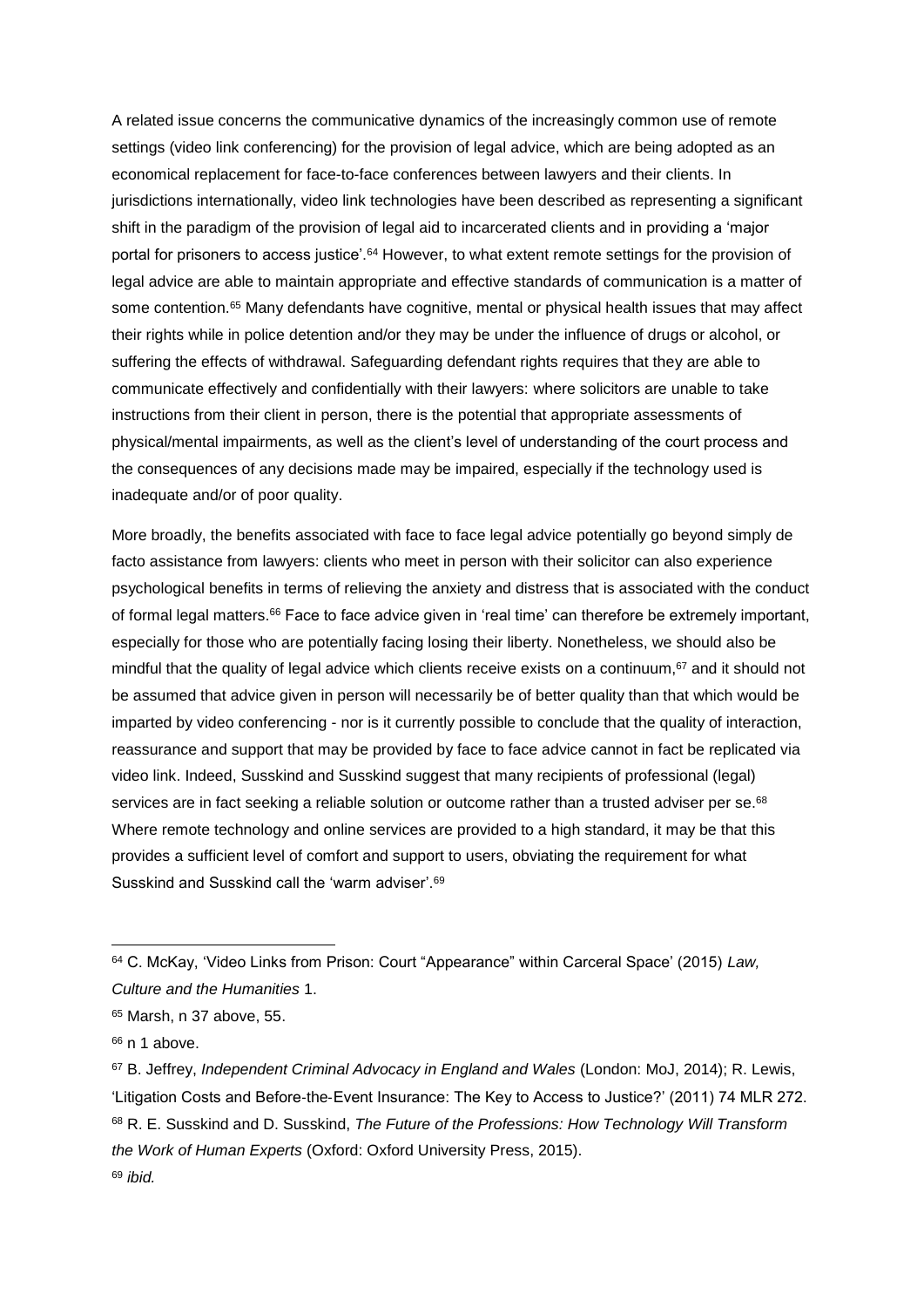To date, there is no empirical support to affirm or disprove that remote legal services cannot provide an appropriate setting in which standards of communication and reassurance are maintained. Both nationally and internationally, empirical evidence examining the implications of (or quality associated with) the provision of legal advice that clients receive in custody through video conferencing is extremely limited.<sup>70</sup> Very few evaluations have been conducted on video conferencing to clients in custody, despite this form of technology being used widely in Australia,<sup>71</sup> and it has also proliferated across state and federal jurisdictions in the US.<sup>72</sup> In other domains beyond law, the research literature on video consultations is sparse despite the increasing prevalence of remote technology across a broad range of professions.<sup>73</sup>

As I have previously noted in my earlier discussion of the nature of public participation, above, the type and quality of participation is a critical component in coming to understand how existing distributions of power and inequality impact upon the potential and limits of digital justice processes. Emerging evidence suggests that when courtroom communication is mediated by video link, the courtroom becomes spatially distributed and the relationships between participants are reshaped. Remote technologies may well have the capacity to produce (or even replicate) effective communication and interaction of the type experienced in traditional face-to-face settings. Therefore, in designing and implementing remote technologies, system architects must endeavour to understand the actual interactive experiences of remote participation for court users rather than making

<sup>71</sup> *ibid*.

**.** 

<sup>72</sup> Bellone, n 55 above.

 $73$  For instance, within the field of medicine, remote video consultations between clinician and patient are being introduced alongside (and occasionally replacing) face-to-face or telephone consultations. Consequently, there is now an emerging parallel literature on online doctor-patient consultations investigating how technology can transform patient interactions with their doctor which is beginning to illuminate the strengths and weaknesses of this medium, and the quality of communication that it enables. This work remains in its infancy, however findings suggest that digital communication does not negatively impact on patient ability to communicate effectively with healthcare professionals, although it is significant that remote participation appears to work best in the context of a pre-existing clinician–patient relationship. Moreover, this literature indicates that the implementation of alternatives to face-to-face consultations have the potential to overcome practical access issues, especially for marginalised groups; H. Brant, H. Atherton, S. Ziebland, B. McKinstry, J. L. Campbell and C. Salisbury, 'The use of alternatives to face to face consultations: a GP survey' (2016) 66 *British Journal of General Practice* 648*;* T. Greenhalgh, S. Vijayaraghavan, J. Wherton, S. Shaw, E. Byrne, D. Campbell-Richards, S. Bhattacharya, P. Hanson, S. Ramoutar, C. Gutteridge and I. Hodkinson, 'Virtual online consultations: advantages and limitations (VOCAL) study' (2016) 6 *British Medical Journal* 1; C.J. Huxley, H. Atherton, J. Watkins and F. Griffiths, 'Digital communication between clinician and patient in General Practice and the impact on marginalised groups: a realist review' (2015) 65 *British Journal of General Practice* 641.

 $70$  n 44 above.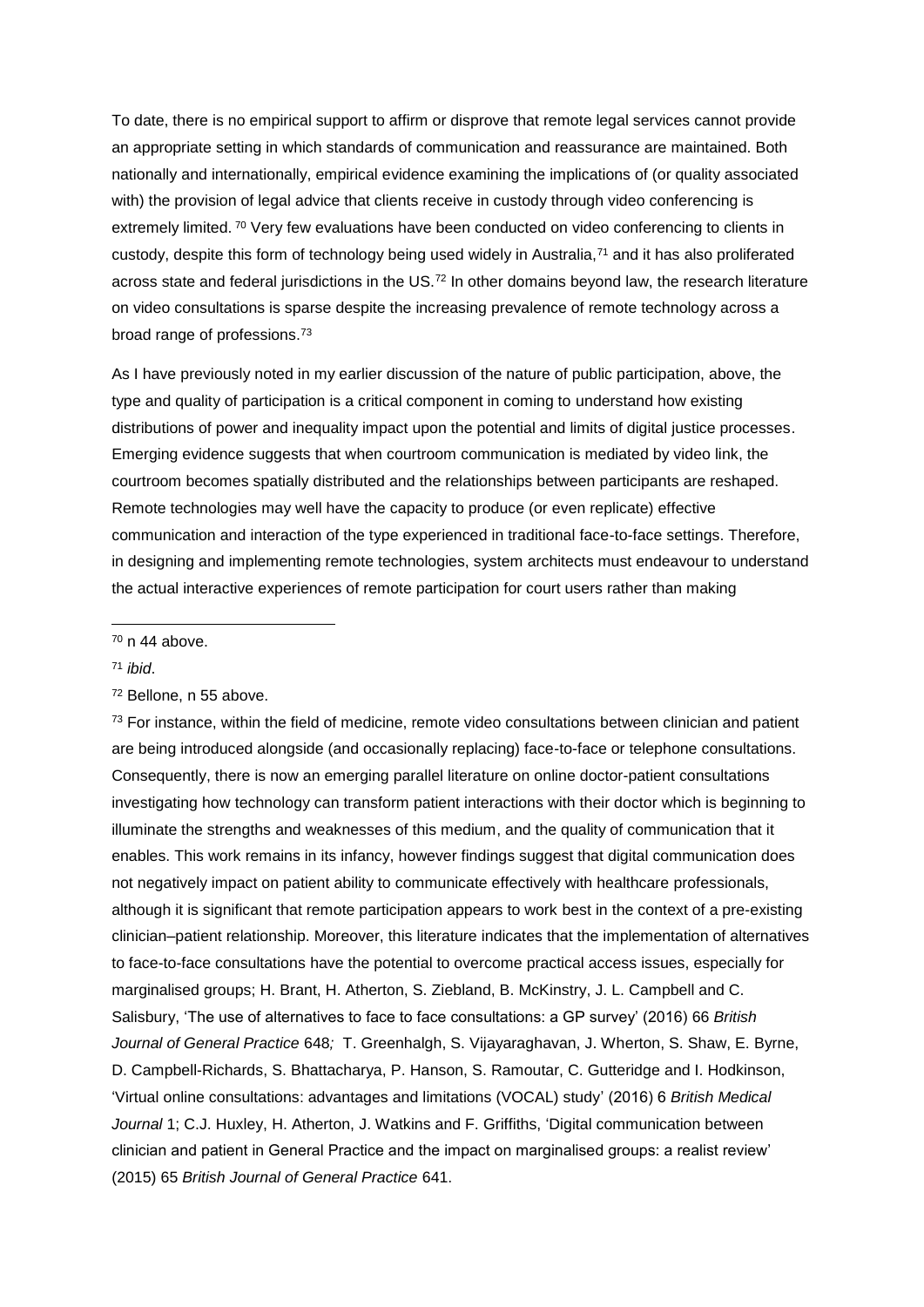hypothetical assertions about the nature of that participation and the quality of communication that this technology enables.

### **Live link evidence for witnesses**

The burgeoning use of video link technologies also extends, of course, to vulnerable victims and witnesses, to enable them to provide their evidence in advance through pre-recorded video testimony. In England and Wales, statutory provisions for the cross-examination of vulnerable witnesses have existed for a number of years. The Youth Justice and Criminal Evidence Act 1999 was passed to bring in a comprehensive range of special measures: witnesses and defendants have since been permitted to give evidence by live link provided that they meet the vulnerability criteria set out in the Act which includes the defendant or witness being young and/or suffering from a physical, mental or learning disability. Section 28 of the Act gave the court power to direct that cross-examination of the witness should also be by way of video recording. Until recently however, this provision was never implemented and was only enacted in 2013 when the Ministry of Justice began piloting the prerecording of cross examination of vulnerable witnesses at Liverpool, Leeds and Kingston upon Thames Crown Courts.<sup>74</sup> An evaluation of the pre-recorded cross-examination pilot was published by the Ministry of Justice in November 2016 which heralded the project a success, and the facility to prerecord cross examination is now being rolled out nationally.<sup>75</sup>

One of the primary benefits associated with the pre-recording of evidence is the potential to elicit fresh evidence soon after the initial police interview has taken place and to remove the risk of memory deterioration, particularly in cases involving child complainants. In *R v Powell*, <sup>76</sup> for example, a conviction of indecent assault against the three and a half year old complainant was quashed on the basis that the seven month interval between initial interview and trial rendered her incompetent under

<sup>76</sup> [2006] EWCA Crim 3.

<sup>74</sup> A witness will be eligible for the special measures available under s 28 if they are under 16 years of age at the time of the special measures hearing or they have a mental disorder (within the terms of the Mental Health Act 1983) or they suffer from a 'significant impairment of intelligence and social functioning', or they have a physical disability or a physical disorder. The court will also need to find that the quality of evidence given by the witness is likely to be diminished in the absence of this measure.

<sup>75</sup> J. Baverstock, *Process evaluation of pre-recorded cross-examination pilot (Section 28), Ministry of Justice Analytical Series* (London: MoJ, 2016). It should be noted that the study objectives were limited to an evaluation of a small number of interviews with practitioners (n=40) and witnesses (n=16) about their 'experiences' of s.28, and the collection of monitoring data on case speed and progression. The evaluation did not seek to provide robust evidence of impact on case outcomes, therefore the findings from the study are not generalisable to other courts and no conclusions can be drawn about the impact of s.28 on cases outcomes.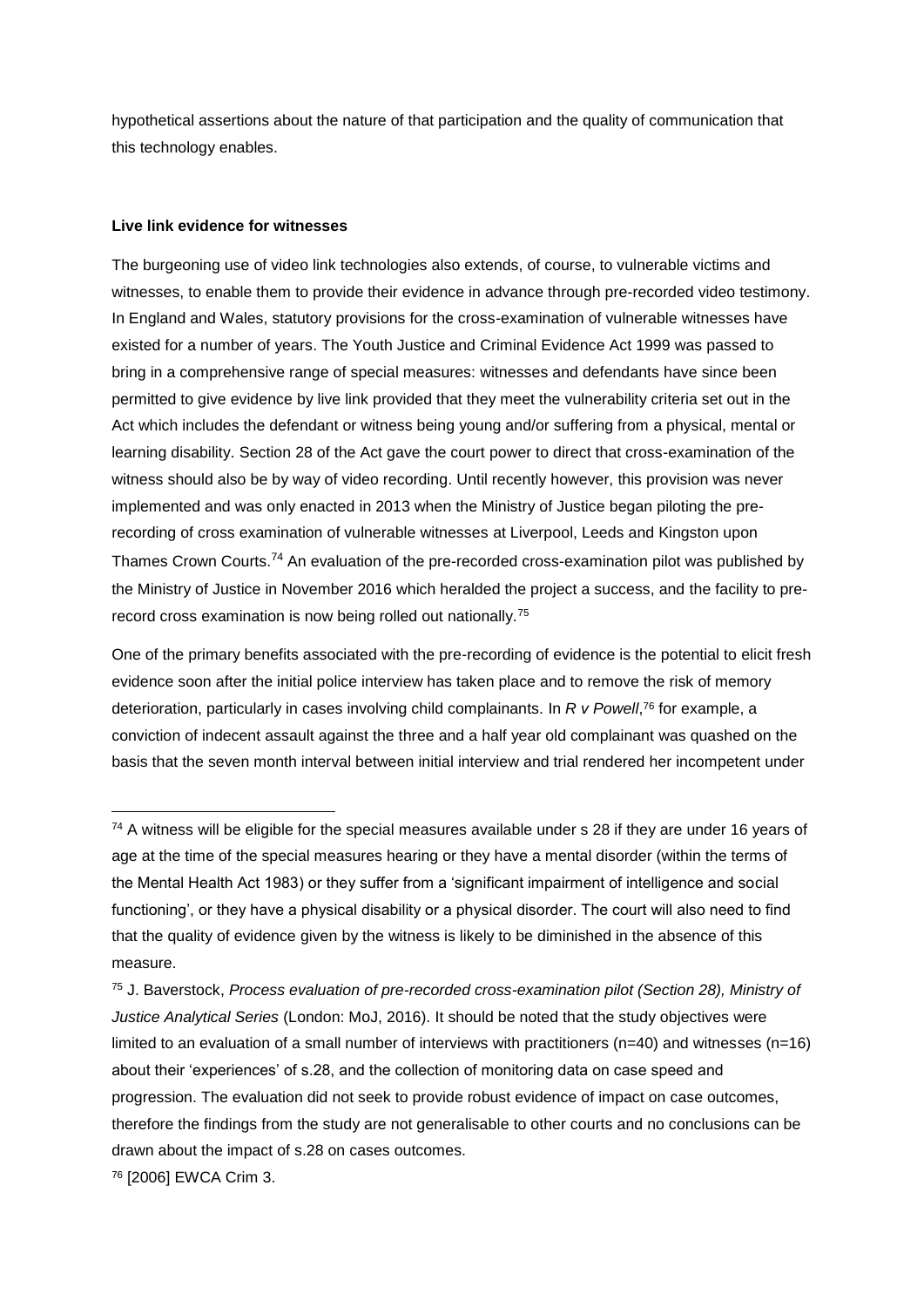section 53 of the Youth Justice and Criminal Evidence Act 1999. Subsequently, the Court of Appeal followed this decision in *R v Malicki*. <sup>77</sup> Although the recently published findings of the Ministry of Justice's pilot scheme note (as would be anticipated) that witnesses reported the benefits of the avoidance of the trauma of a live hearing; improved witness recall was not found because witnesses were cross examined many weeks, and in some cases months, after the events in question. A key issue therefore relates to the proximity of cross-examination to the commission date of the allegation. While it is intended that in most section 28 cases this takes place close to the date of the allegation, it does not always occur and delays are therefore not necessarily reduced to the extent often assumed. Disclosure may not be a quick process and witnesses can wait to report an old allegation, but still remain eligible under section 28 by the time they choose to do so. Here, the cross-examination does not occur by any appreciable margin closer to commission date. There are examples in other cases of a delay in charge, despite the witness having acted promptly in reporting the matter, and the court thereafter in litigating it under section  $28^{78}$  Notably, under section 28, the jury hears no testimony from the witness which is actually current and immediate: they will hear a pre-recording of crossexamination some weeks prior, and an even older Achieving Best Evidence (ABE) interview.

In effect, section 28 cases must be trial prepared before cross-examination occurs, which raises multiple challenges relating to any potential late change in instructions, or fresh disclosure of evidence that surfaces after recorded cross-examination has taken place, such as the emergence of another complainant. Clearly, material of relevance may, and often is, served late in the proceedings and yet will need to be put to the witness for comment. As such, there is the potential to have to recall the witness if something vital was not asked.<sup>79</sup> Section 28 does not, therefore, remove the possibility of multiple cross-examination, or indeed the anxiety associated with it for vulnerable witnesses. Moreover, although the Crown Prosecution Service (CPS) is expected to seek to obtain third party material voluntarily within seven days of charge, and local authorities are to be made aware of the section 28 process and the need to act swiftly in response to any third party production orders, it will remain to be seen whether the problems routinely encountered with third party disclosure can be overcome.

Insufficient disclosure occurring pre-cross-examination is an issue which is yet to be fully tested by the courts. Section 28 cases require that a list of questions in cross-examination must be drafted for the ground rules hearing. The ground rules hearing in the Crown Court is intended to plan the parameters, nature and length of questioning of the witness. In instances where the witness says

<sup>77</sup> [2009] EWCA Crim 365.

<sup>78</sup> n 75 above.

<sup>79</sup> Section 28 (6) (a-b) states that the court will direct that further cross-examination and/or reexamination may take place where the application arises from the party 'having become aware, since the time when the original recording was made, of a matter which that party could not with reasonable diligence have ascertained by then' or for any other reason it is in the interests of justice for such a direction to be made.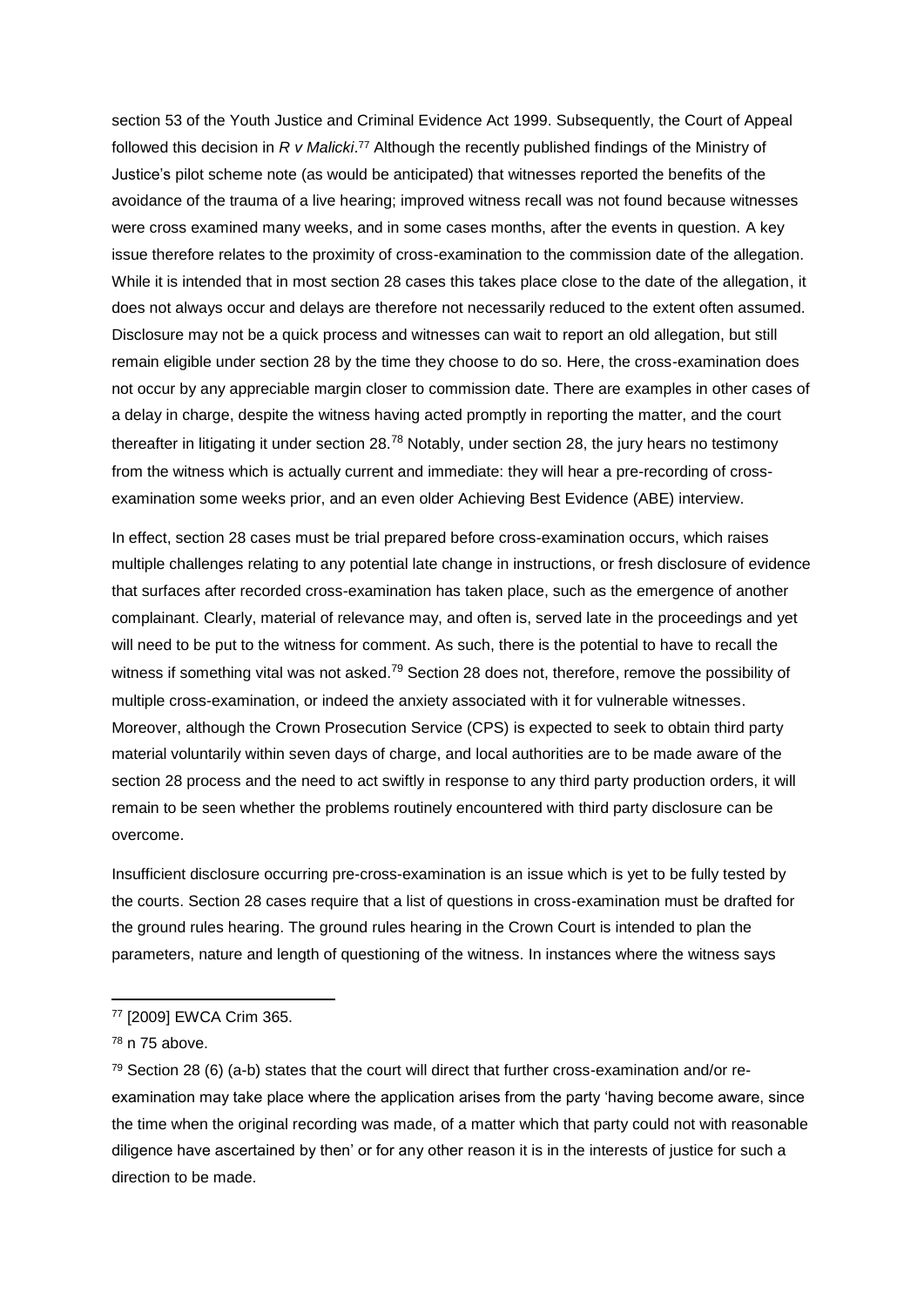something during pre-recorded cross-examination which is unexpected, or otherwise gives an answer which it would be plainly wrong to go unchallenged (for the purposes of how this evidence will appear when played to the jury weeks hence), there is a small degree of latitude for questions to be modified. However, the practice of the court imposing restrictions upon the scope and content of crossexamination of children and other vulnerable witnesses is well established.<sup>80</sup> In practice, and almost without exception, the presumption is that video-recorded cross-examination questions will be asked verbatim as they are drafted.<sup>81</sup>

Therefore, while pre-trial recording of evidence offers significant potential benefits to individual witnesses and the truth finding process, there are undoubtedly evidential challenges, particularly where the investigative interview is used as evidence in chief, or where pre-recorded crossexamination is conducted at a much later date than the evidence in chief. The adversarial mode of trial magnifies these difficulties and challenges, although it is not yet possible to draw any generalisable conclusions about whether pre-recorded cross examination, following the enactment of section 28, prejudices the strength of the prosecution case in terms of juror perceptions and the evaluation of evidence at trial; or whether it will have any impact upon conviction rates. Indeed, although lawyers and legal scholars alike have speculated for some time about whether the recording of evidence in trials could disadvantage the prosecution case because it may appear too remote or 'rehearsed', the issue has to date received scant empirical attention.<sup>82</sup> There are, however, a number of instructive national and international 'mock trial' studies which provide some further illumination

<sup>81</sup> *R v RL* [2015] EWCA Crim 1215.

**.** 

82 This is primarily a result of perceived difficulties inherent in undertaking such forms of research; in particular, the substantive content of the deliberations of real jurors is prohibited by the Contempt of Court Act 1981. Section 8 of the Act makes it a criminal offence to 'obtain, disclose or solicit any particulars of statements made, opinions expressed, arguments advanced, or votes cast by members of a jury in the course of their deliberations'. The Act does not, however, prevent all research about and with juries although its existence appears to have created confusion about what jury research can and cannot be conducted and has contributed to 'an information vacuum' about juries in this country: C. Thomas, *Are juries fair?* (London: MoJ, 2010).

<sup>80</sup> In *R v Lubemba* [2014] EWCA Crim 2064 at [45], the court observed: 'It is now generally accepted that if justice is to be done to the vulnerable witness and also to the accused, a radical departure from the traditional style of advocacy will be necessary. Advocates must adapt to the witness, not the other way round. They cannot insist upon any supposed right 'to put one's case' or previous inconsistent statements to a vulnerable witness. If there is a right to 'put one's case' (about which we have our doubts) it must be modified for young or vulnerable witnesses. It is perfectly possible to ensure the jury are made aware of the defence case and of significant inconsistencies without intimidating or distressing a witness.'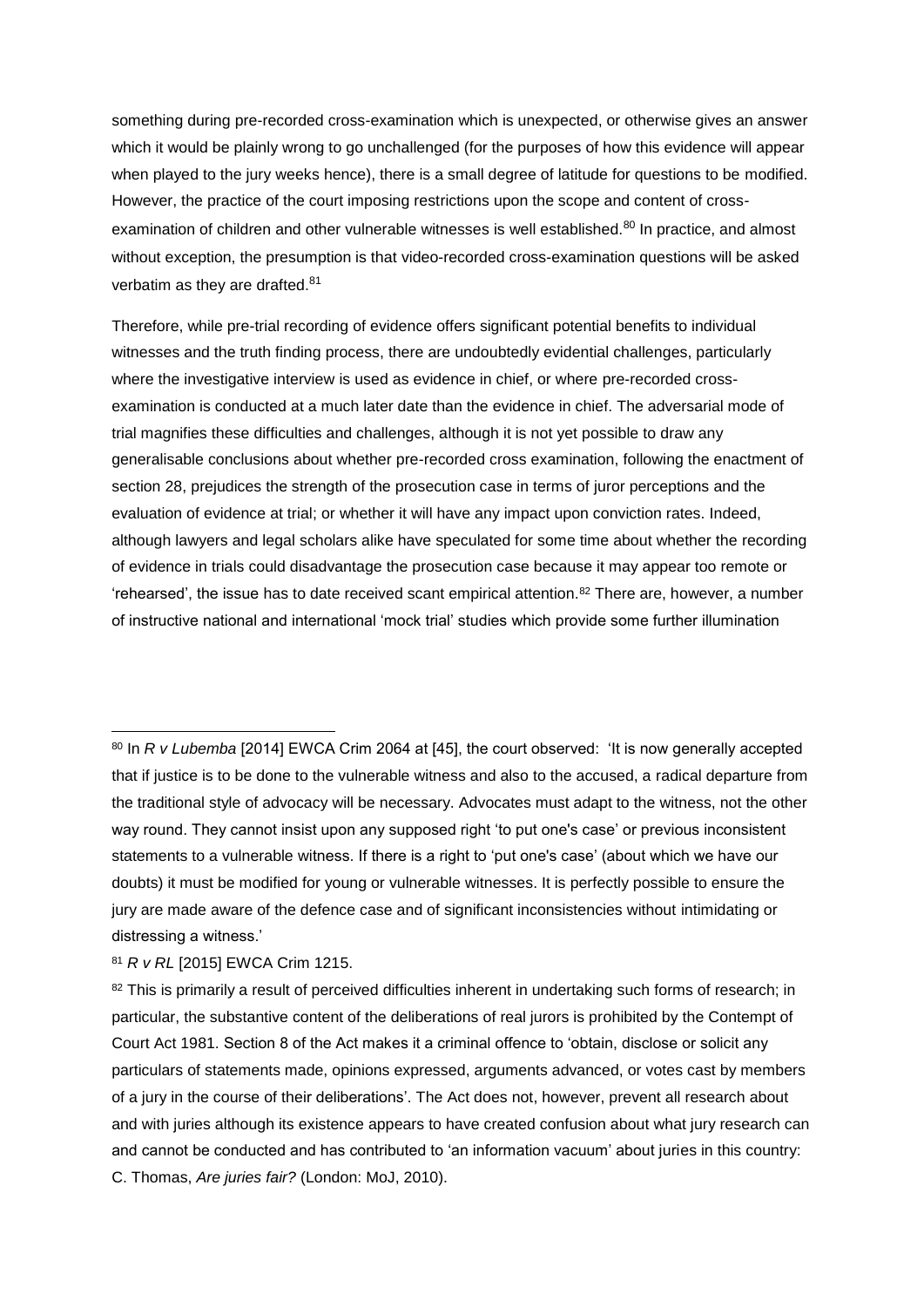about juror perceptions of video testimony.<sup>83</sup> A recent study in England and Wales assessed whether, and in what ways, perceptions of adult rape testimony are influenced by different modes of presentation.<sup>84</sup> The study investigated the influence upon mock jurors of live-links; video-recorded evidence-in-chief followed by live-link cross-examination; and protective screens. It concluded that there was no clear or consistent impact as a result of these divergent presentation modes, and the researchers suggested that concerns over the use of special measures by adult rape complainants (at least in terms of juror influence) may be overstated.<sup>85</sup>

There are a number of psychological studies, however, which suggest that the use of pre-recorded evidence may have some bearing upon the perceived credibility of testimony when it affects the complainant's emotional responses whilst giving evidence.<sup>86</sup> In these studies, an emotive and visibly upset complainant was perceived to be more credible than complainants who appeared calm or relaxed. Witnesses may be less upset or nervous when giving evidence in settings outside a live courtroom: for example, if the investigative interview is used as evidence in chief, the witness may be more emotional and thereby appear more credible.<sup>87</sup> Beyond the psychological literature, legal scholars have highlighted concerns that remote testimony may affect how jurors process demeanour evidence and make credibility assessments. Roth, for example, notes that the 'editorialising' of transmitted images (via alteration of the shot size or the camera's location in relation to the witness)

84 L. Ellison and V. E. Munro, 'A "special" delivery? Exploring the impact of screens, live-links and video-recorded evidence on Mock Juror deliberation in rape trials' (2014) 23 *Social and Legal Studies* 3.

<sup>85</sup> *ibid.*

**.** 

86 G.C. Bollingmo, E.O. Wessel, D. E. Eilersten and S. Magnussen, 'Credibility of the emotional witness: A study of ratings by police investigators' (2008) 14 *Psychology, Crime and Law* 29; E. M .Wessel, G. C. Drevland, D. E. Eilersten and S. Magnussen, 'Credibility of the emotional witness: A study by court judges' (2006) 30 *Law and Human Behavior* 221.

<sup>87</sup> Researchers have observed that this is generally reflective of societal expectations and beliefs, so that witnesses who do not show the emotional behaviour expected of them in a given situation may be assessed as lacking credibility: M.R. Rose, J. Nadler and J. Clark, 'Appropriately upset? Emotion norms and perception of crime victims' (2006) 30 *Law and Human Behavior* 203. There is no evidence to support the conclusion that increased nor decreased emotionality is an indicator of truthfulness, although professionals and lay persons may believe that it is, and often share the same misconceptions about how people behave when they are lying: A. Vrij, P. A. Granhag and S. Porter, 'Pitfalls and Opportunities in Nonverbal and Verbal Lie Detection' (2010) 11 *Psychological Science in the Public Interest* 3.

<sup>83</sup> N. Taylor and J. Joudo, *The impact of pre-recorded video and closed circuit television testimony by adult sexual assault complainants on jury decision-making: an experimental study* (Canberra: Australian Institute of Criminology, 2005).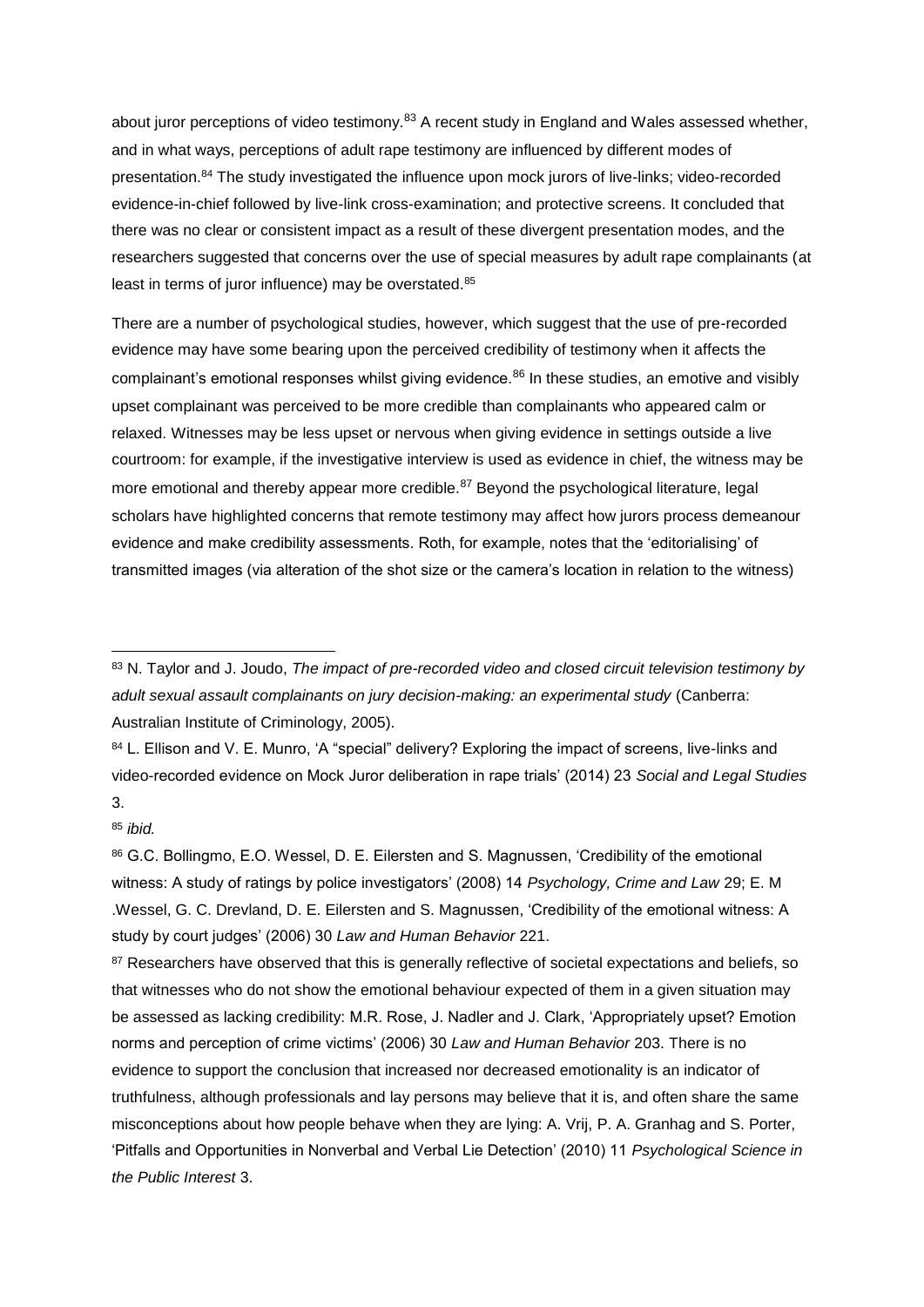may impact upon perception of emotion and demeanour.<sup>88</sup> Consequently, in some jurisdictions, the increasing prevalence of video conferencing has been accompanied by greater awareness of the requirement for training in how to interpret and mediate visual images transmitted by video links, particularly in respect of witness demeanour. In the US, immigration tribunals routinely use video conferencing and training has been introduced for immigration judges which emphasises aspects of credibility beyond demeanour, such as factual inconsistencies in the applicant's testimony so that judges are taught to focus on the content of testimony rather than nonverbal cues.<sup>89</sup>

In summary, remote participation and the receipt of testimony via video link technology undoubtedly have associated advantages, including reducing the expenditure and disruption associated with the transportation of prisoners to and from court; as well as potentially improving victim and witness experiences of and participation in the trial process. Here, the utilisation of high quality technology is necessarily a precursor to effectively harnessing improvements in the conduct of digitised proceedings, and current policy initiatives appear to be cognisant of the requirement for investment in this regard. However, there remains a pressing need to assess the impact of remote proceedings upon participative status and communicative rituals, and to develop a coherent evidence base with which to inform future modernisation agendas. Concerns regarding the nature and degree of defendants' participation that is substantively being enabled by live video links and the scope for adequate examination and cross-examination of witnesses should not be underplayed. The use of high-quality remote IT ought therefore to be complemented by sufficient provision for training of legal professionals in video mediated proceedings, in order to develop familiarity with new systems and digitised ways of working but also to build awareness of the impact of remote proceedings upon court user participation and mediated forms of communication. Unfortunately, such provisions are currently absent from government policy proposals for digital modernisation.

#### **Online convictions**

1

A consistent thread running historically through all proposals for court reform has been the requirement to improve efficiency across the court system; and concerns about efficiency remain at the core of the current modernisation programme. This is well exemplified by the government's intention to create new systems for online convictions. The Criminal Justice and Courts Act 2015 introduced the Single Justice Procedure (SJP) which applies to cases involving adults charged with summary-only non-imprisonable offences. It enables such cases to be dealt with by a single magistrate sitting with a legal adviser on the papers without the attendance of either the prosecutor or

<sup>88</sup> M. D. Roth, 'Laissez-Faire Videoconferencing: Remote Witness Testimony and Adversarial Truth' (2000) 48 *University of California Law Review* 185.

<sup>89</sup> I. V. Eagly, 'Remote Adjudication in Immigration' (2015) 109 *Northwestern University Law Review* 933.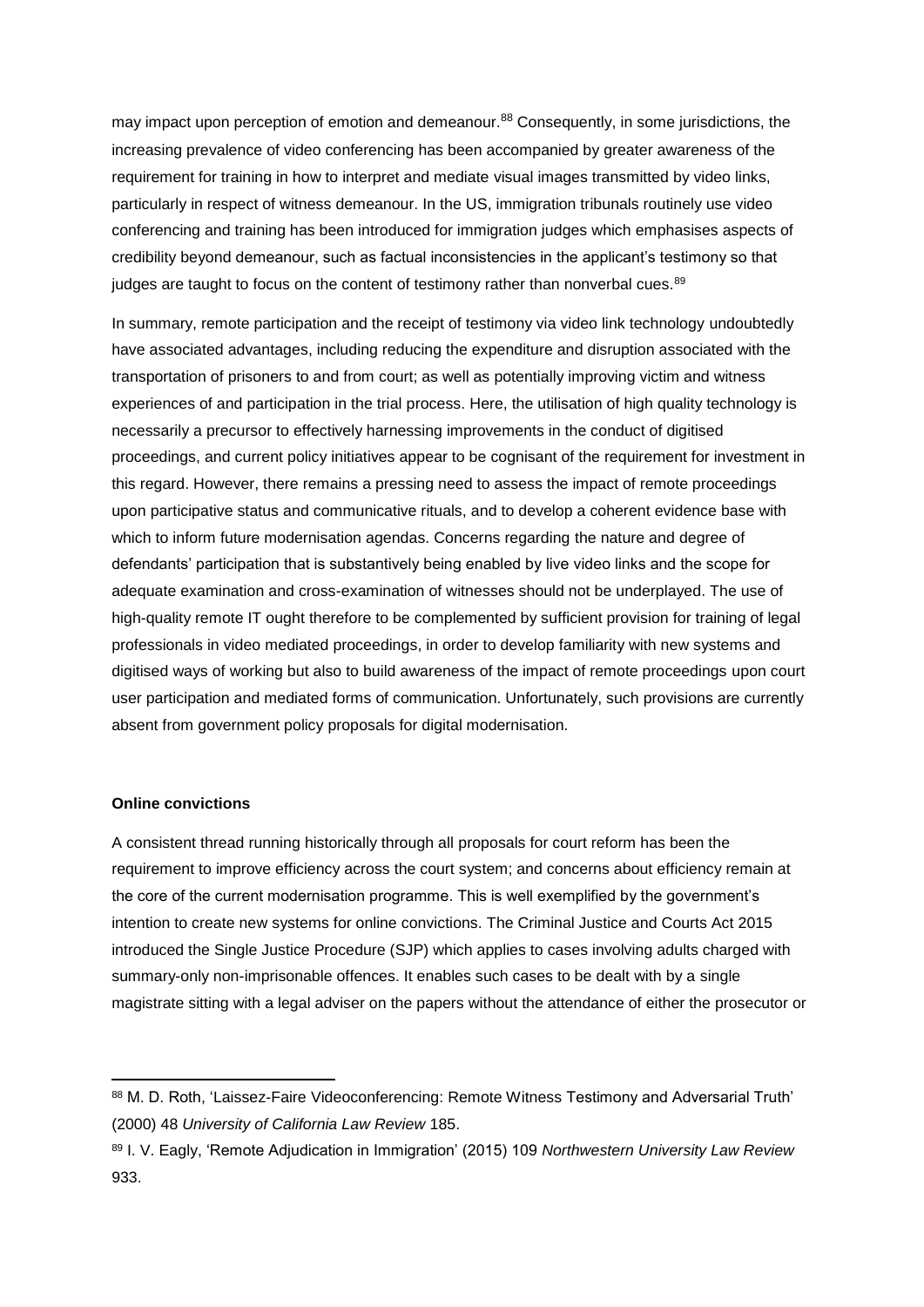defendant.<sup>90</sup> The defendant is instead able to engage with the court in writing and the case does not require to be heard in a traditional courtroom: the SJP allows one magistrate to consider a defendant's plea and the evidence, including any mitigating circumstances, 'on the papers', alone and outside a physical courtroom. By channelling low-level, routine summary cases through the SJP, it is intended that magistrates and their legal advisors will have more time to focus on complex cases, while defendants are able to resolve their cases entirely online, faster and more conveniently, with the certainty of the penalty imposed and the ability to pay fines immediately online.<sup>91</sup> Following an initial pilot phase in April 2015, use of the SJP was rolled out across England and Wales from March 2016. The Ministry of Justice has not been able to provide any quantification of the costs and benefits associated with the SJP,<sup>92</sup> yet it nonetheless plans to fully digitise the process with implementation of the online system of convictions commencing in 2018. The Ministry of Justice proposes to test the system with a small number of summary, non-imprisonable offences in the initial phase of introducing the online conviction and fixed fine scheme (railway fare evasion; tram fare evasion; and possession of unlicensed rod and line): if this initial phase is 'successful', other offences, particularly certain road traffic offences, will then be brought into the system in future.<sup>93</sup>

While the new system for online convictions and fines is intended to benefit defendants by bringing about speedier case resolution, it is possible that the convenience of avoiding the 'formal' court process altogether may lead a defendant to admit to something for which he or she would otherwise have a defence, thereby resulting in an increase in guilty pleas in online courts. It may be the case that some defendants are willing to make a false admission and accept a conviction in order to have the matter resolved quickly, and avoid the anxiety associated with attending court in person. There is also the associated issue of whether those individuals who plead guilty are indeed fully aware of, and understand, the serious and complex implications of a criminal conviction such as consequences for employment, foreign travel, and immigration status. The implications of a criminal conviction, in common with out of court disposals including cautions, are not well recognised by the public as a

**.** 

93 At present, the traffic penalty tribunal (TPT) provides an online service for appeals against minor driving and parking offences. Service uptake is low, however, with only 0.5 per cent of those issued with Penalty Charge Notices (PCNs) appealing to the tribunal, although half of those who appeal have their fine overturned. It is likely that there are so few appeals because drivers are only required to pay half their fine if they settle a PCN within 14 days; which is an obvious disincentive to proceed with an appeal via the TPT. Fine tariffs continue to increase during the tribunal appeal process and so it is understandable that drivers prefer to accept the original PCN rather than risk a substantially higher fine if they are unsuccessful upon appeal.

<sup>90</sup> Approximately 890,000 cases a year involve summary-only, non-imprisonable offences.

 $91$  n 26 above.

<sup>92</sup> Ministry of Justice, *Impact Assessment: Online convictions/statutory fixed fine*, at https://consult.justice.gov.uk/digital-communications/transforming-our-justice-system-assisteddigital/supporting\_documents/onlineconvictioniaandeia.pdf (last accessed 5 January 2017).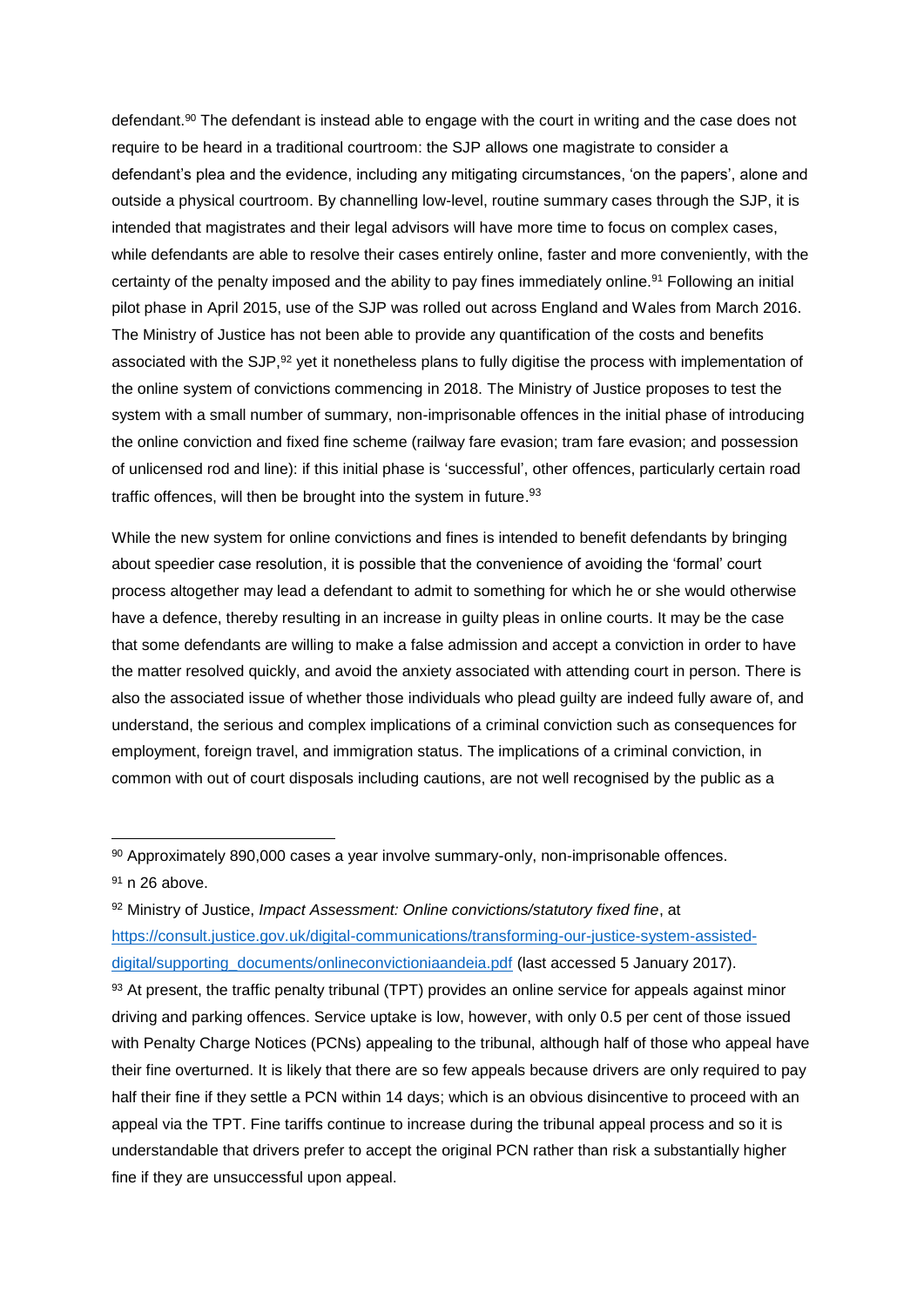whole.<sup>94</sup> Where it is known that a criminal record exists, this can act as a barrier to rehabilitation and/or reintegration and may prevent opportunities for employment, or for example, the ability to obtain a tenancy or to purchase insurance.<sup>95</sup>

A further difficulty is that unrepresented defendants often do not realise the strength (or weaknesses) of their case,<sup>96</sup> and can feel pressurised into pleading guilty despite possessing a legitimate defence.<sup>97</sup> The online plea system which currently exists for the prosecution of fare evasion provides a useful illustration of how these dynamics can be manifested. All those prosecuted for fare evasion (railway, bus, etc.) are encouraged to enter pleas either by post or online, and cases are heard in the defendant's absence in the magistrates' court by a single magistrate sitting in private. The fines associated with a guilty plea can be high, and it is not clear that defendants who do plead guilty are fully aware of and understand the consequences to them which can far exceed the seriousness of the offence committed - in terms of costs, or with regard to the criminal record which is inseparably attached to it. Here it is worth observing that, at present, out of court settlements can be reached in cases of fare avoidance, enabling more affluent defendants to avoid prosecution in the magistrates' court.

95 In England and Wales, the maintenance of criminal records is a police, rather than a judicial function and criminal records are stored on the Police National Computer (PNC). In *Chief Constable of Humberside v Information Commissioner* [2009] EWCA Civ 1079, the Court of Appeal made it clear that the law permits the police to keep all convictions on the PNC forever, and as a result, there is currently no opportunity for a criminal record to be permanently deleted from the police database. Although recent changes have extended the scope of the Rehabilitation of Offenders Act 1974 so that prison sentences of up to and including four years in length can become spent (thereby protecting an offender from disclosure), the reality of English law today presents a very complex picture: *R. (on the application of L) v Commissioner of Police of the Metropolis* [2009] UKSC 3; *C v Chief Constable of Greater Manchester* [2010] EWHC 1601 (Admin). The courts have no power to shorten the sentence/rehabilitation periods under the 1974 Act and many offenders continue to be forced to disclose their convictions before they can obtain employment. Evidence suggests that the current regime of disclosures and criminal record checks would benefit from further reform; in particular, to reduce the number of jobs for which checks are made, and to reduce the number of unlawful or erroneous checks being made: N. Padfield, 'Judicial Rehabilitation? A view from England' (2011) 3 *European Journal of Probation* 36.

<sup>96</sup> N. Padfield, 'The right to self-representation in English criminal law' (2012) 83 *Revue internationale de droit penal* 357.

<sup>97</sup> P. Gibbs, *Justice Denied: Unrepresented Defendants in the Criminal Courts* (London: Transform Justice, 2016).

**<sup>.</sup>** 94 J. Donoghue, 'Reforming the Role of Magistrates: Implications for Summary Justice in England and Wales' (2014) 77 MLR 928.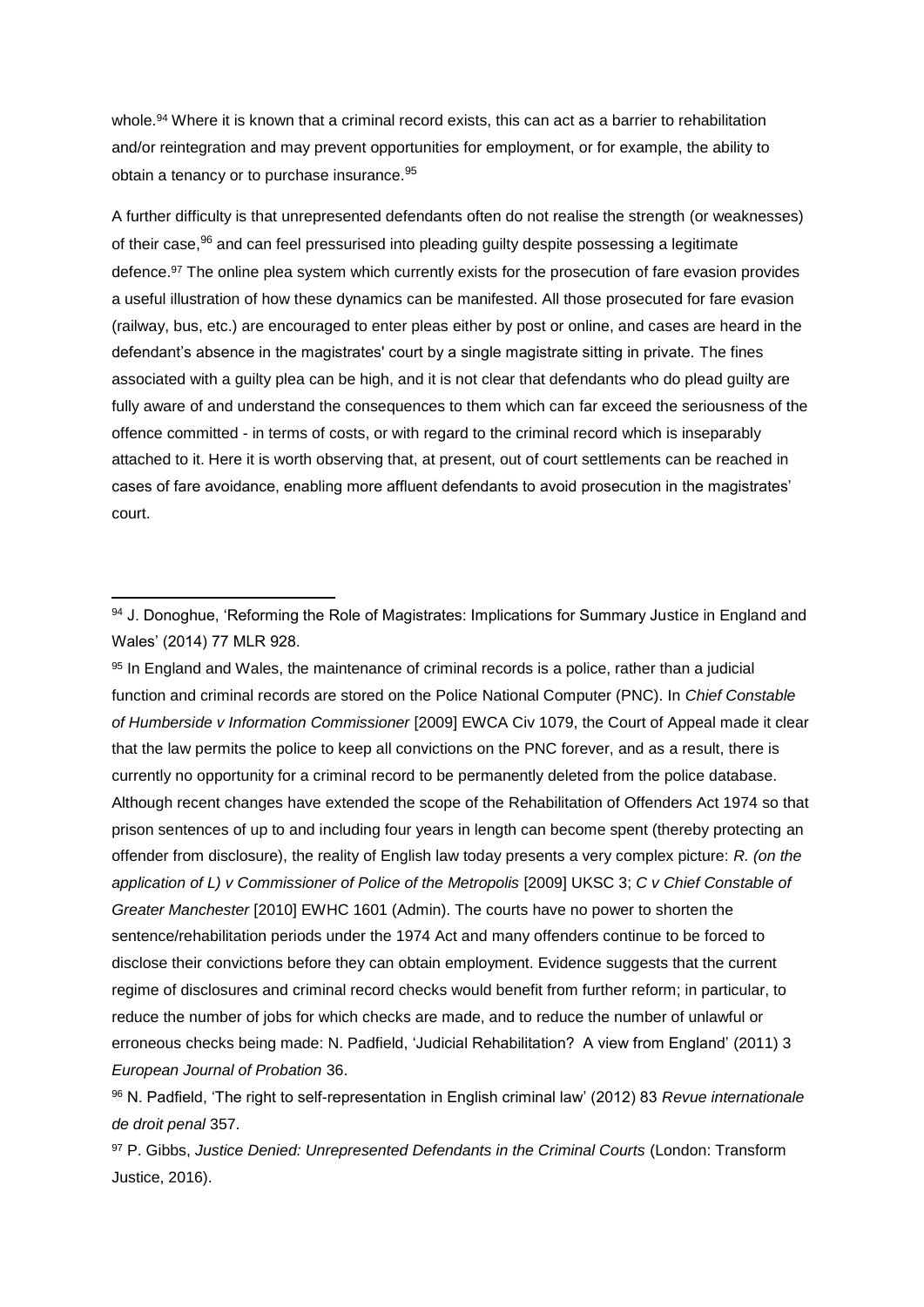The government's intended transference of a range of summary justice cases from magistrates' courts to systems for online conviction also does not, in itself, do anything to address the existing underlying problems which defendants encounter when they appear unrepresented in court. The general absence of legal aid means that the majority of defendants in magistrates' courts do not currently obtain legal advice, which in many instances results in defendants representing themselves; a high rate of guilty pleas; and a low number of appeals against sentence. According to CPS data for 2015-16, the rate of quilty pleas in the magistrates' courts was 70 per cent,<sup>98</sup> for which the conviction ratio was 84 per cent in the latest year.<sup>99</sup> Moreover, there has been a steady decline in the number of appeals against magistrates' court sentences: from 0.7 per cent in 1992, to 0.37 per cent in 2016.<sup>100</sup> As previously observed, few defendants are well equipped to defend themselves (even in circumstances where they have a good case to make): in these instances there is an obvious incentive to plead guilty in order to avoid trial costs and unrepresented defendants are concomitantly less likely to seek to challenge any conviction by way of appeal against sentence as a result of legal and financial barriers. These issues are further compounded by financial pressures upon the CPS to reduce the number of hearings, which leads to lower-level charges being brought, for example in assault cases, in order to obtain a guilty plea and avoid a more costly trial at Crown Court.<sup>101</sup> Indeed, legal scholars have begun to speculate that the pre-existing priorities underlying the justice system such as efficiency, crime control and the minimisation of false negatives may serve to intensify disadvantage in online criminal proceedings, particularly given the 'uneven, unsystematic manner' in which digital justice has been developed and deployed.<sup>102</sup> The creation of online systems for summary offences provides few safeguards to mitigate against these problems and may in fact serve only to further entrench existing difficulties facing those without access to adequate legal advice, amplifying the scope for injustice.

Given the scope for defendants to be placed at a disadvantage by virtue of new online plea and convictions processes, not to mention the potential risk of miscarriages of justice, it is crucial that online systems are underpinned by proper procedural safeguards and accompanying guidance which clearly explains the processes to be followed by participants, as well as the direct and indirect consequences of a guilty plea. The government's proposals for its system of online convictions states

<sup>98</sup> Her Majesty's Crown Prosecution Service, 'Key Performance Measures, Quarter 4 2015/16' (HMCPS, 2016), at:

https://www.cps.gov.uk/publications/performance/key\_measures/key\_measures\_Q4\_2015\_16.pdf (last accessed 3 January 2017).

99 Ministry of Justice, 'Criminal Justice Statistics, Quarterly Update to June 2016', (MoJ, 2016), at: https://www.gov.uk/government/uploads/system/uploads/attachment\_data/file/570022/criminal-justicestatistics-quarterly-update-to-june-2016.pdf (last accessed 3 January 2017)

<sup>100</sup> There has also been a 21 per cent fall in sentence appeals to the Court of Appeal in the last four years.

<sup>101</sup> Marsh, n 37 above.

1

<sup>102</sup> A. Roth, 'Trial by Machine' (2016) 104 *Georgetown Law Journal* 1245.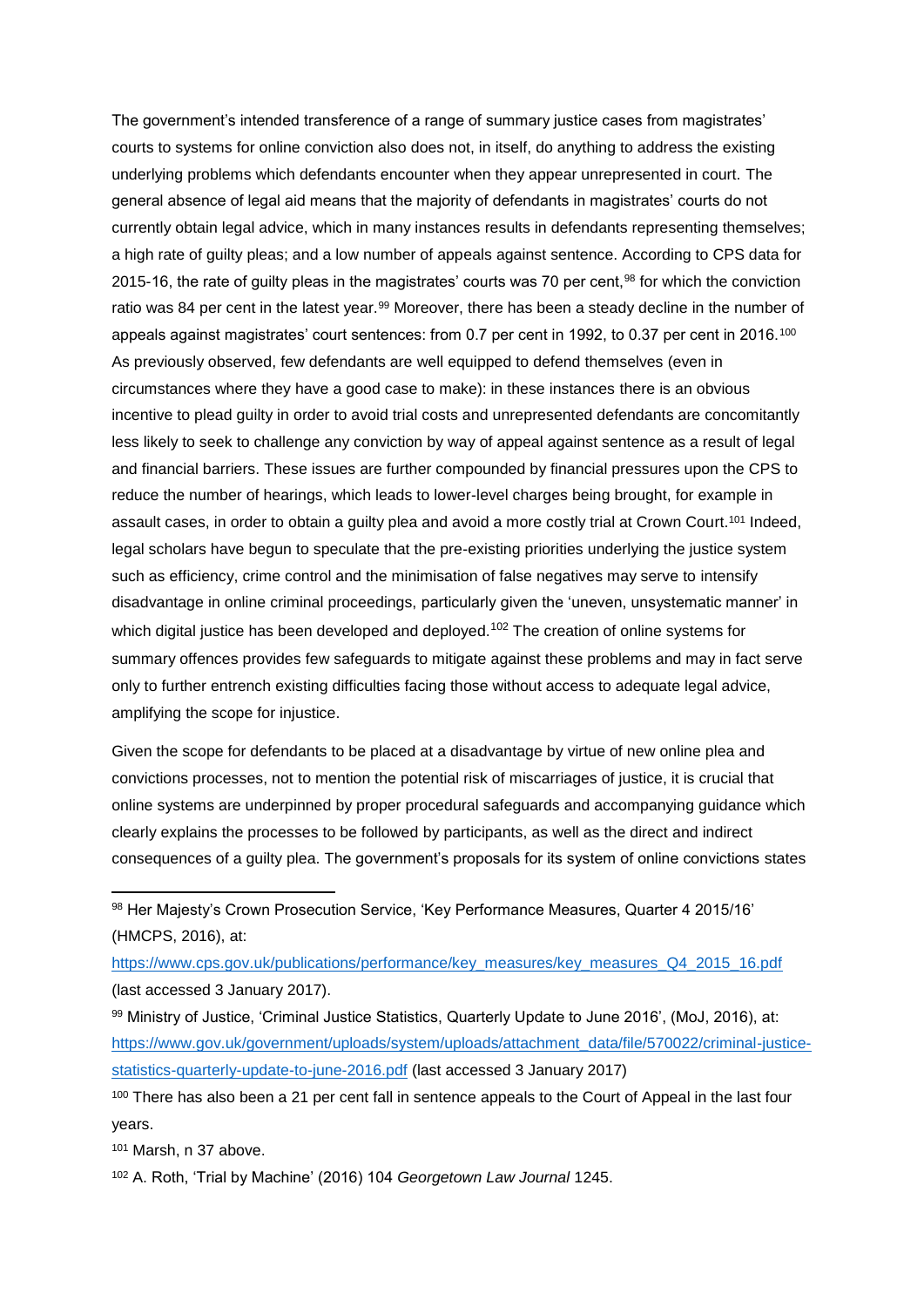that 'users will be advised to seek advice from Citizens Advice or a legal provider' and indicates that guidance on how to use the system would be provided by a telephone call centre, at the initiation of the defendant.<sup>103</sup> However, at a minimum, it ought to be an essential component of any new system for online convictions that the implications of a guilty plea, *as well as* further legal advice on the process of determining guilt/innocence and how to defend an action, are inculcated via substantive website content. The government's proposed safeguards are insufficient: defendants may misunderstand the strength or otherwise of their case (for example by confusing mitigation with a defence) or they may not take the time to seek advice from the telephone service to clarify matters related to what is required in their case.*<sup>104</sup>* Judicial involvement in the design of new online convictions systems, or indeed the provision for mechanisms of judicial oversight of these systems, are in isolation ultimately insufficient to address the complex dimensions of the operation of new technologies and their use by, and on, court participants deprived of adequate legal advice.

### **Access to courts and digital services**

1

The opportunity for citizens to have effective access to justice in order to determine and vindicate their rights is a fundamental principle of a properly functioning justice system committed to the rule of law, which was a point well-articulated more than three decades ago by Lord Diplock in the much cited Bremer Vulcan decision.<sup>105</sup> However, the principle of 'local justice', wherein it is intended that citizens residing within local communities have convenient access to courthouses in their locales, and that magistrates sitting in local courts 'bring common sense and knowledge of the locality and the local

<sup>105</sup> Lord Diplock observed that: 'Every civilised system of government requires that the state should make available to all its citizens a means for the just and peaceful settlement of disputes between them as to their respective legal rights. The means provided are courts of justice to which every citizen has a constitutional right of access in the role of plaintiff to obtain the remedy which he claims to be entitled to in consequence of an alleged breach of his legal or equitable rights by some other citizen, the defendant': *Bremer Vulcan Schiffbau und Maschinenfabrik v South India Shipping Corp. Ltd* [1981] AC 909, 979.

<sup>103</sup> Ministry of Justice, 'Transforming our justice system: assisted digital strategy, automatic online conviction and statutory standard penalty, and panel composition in tribunals - Government response' (London: MoJ, 2017) at [75].

<sup>&</sup>lt;sup>104</sup> Here it is worth observing that the government has also intimated its ambition to move all plea hearings online, with a recent publication stating: 'We will enable defendants to indicate a plea online and enable allocation in all triable either-way cases to be dealt with in writing (preferably online), allowing for early triage of cases through the system without the need for unnecessary in-court hearings'; n 92 above, 41. Defendants will be encouraged to utilise the online plea system, yet there is no accompanying provision to ensure the availability of appropriate legal advice at this stage of proceedings, which ought to form an essential adjunct to proposals for system reform in order to mitigate potential disadvantage to defendants.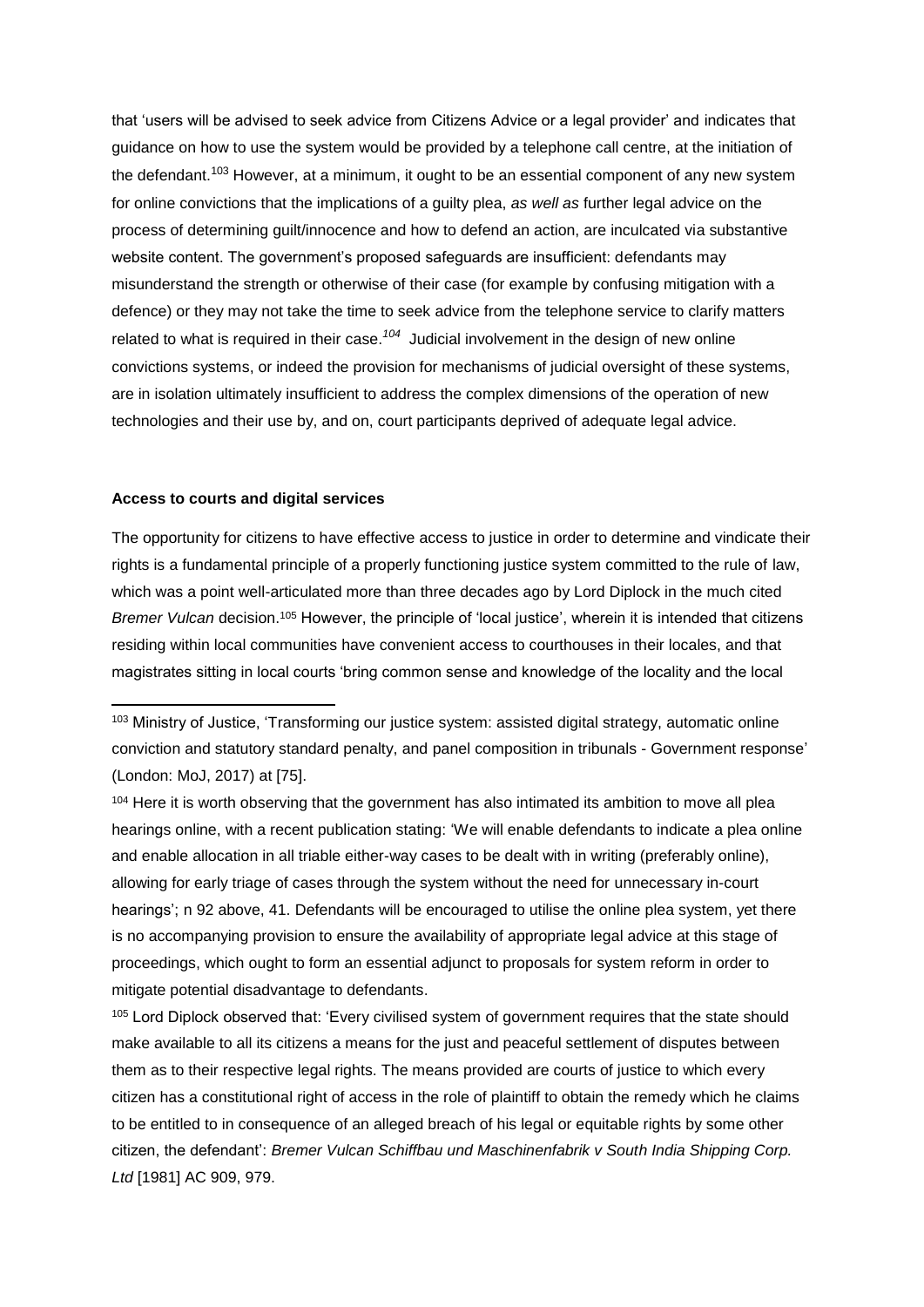community to the criminal justice process,'<sup>106</sup> has been eroded by the closure of many local courthouses and the overall diminution of the courts and tribunals estate in England and Wales. This has resulted in the physical inaccessibility of courts by virtue of the increasing distances court users (including victims, witnesses, defendants and court professionals) must travel to attend court, particularly for those living in remote areas or who find the cost of travel burdensome. In rural areas, the majority of defendants are reliant upon public transport which does not always operate at appropriate times to enable them to attend alternative courts following local court closures.<sup>107</sup> The cost of travel (particularly high train fares), is also unaffordable to many defendants, especially those who are in receipt of state benefits, and can contribute to defendants failing to attend court.<sup>108</sup> In other instances, language and the availability of adequate interpretive/translation services are barriers for court users for whom English is not their first language.<sup>109</sup> Digital courts, forms of video-conferencing, virtual legal advice and online systems can therefore provide an opportunity to improve timely access to court proceedings,<sup>110</sup> and may serve to ameliorate the national dislocation between courts and the communities that they serve through improved provision of (national and locally-based) online services.

Nevertheless, access to justice ought not to be superficially characterised as a matter of improved physical access to local buildings, or indeed the convenience of participation in digital court processes such as video link testimony, or online systems for conviction/fine payment. Taken in isolation, digital architectural or physical alterations to the traditional courtroom environment will not be sufficient to provide the full range of associated benefits to victims, witnesses, defendants, and litigants without a recognition that IT will only be able to facilitate proper participation at court (and its associated legal processes) when it is accompanied by a broader commitment to securing adequate access to legal representation and advice. In this regard, the advantages associated with digital justice are heavily circumscribed by the presence of an encroaching political landscape in which reforms to legal aid

1

<sup>108</sup> Difficulties in travelling to court has also impacted upon judges and magistrates, with a number of magistrates (who serve in a voluntary capacity and are unpaid) resigning as a result of local courthouse closures: J. Halliday, 'Magistrates quitting in "considerable" numbers over court closures' (Guardian, 29 November 2016), at https://www.theguardian.com/law/2016/nov/29/magistratesquitting-uk-court-closures-cost-cutting (last accessed 5 December 2016)

 $106$  M. Davies, 'A new training initiative for the lay magistracy in England and Wales – a further step towards professionalisation?' (2005) 12 Int'l J Legal Prof 93.

<sup>107</sup> M. Rogers, 'Senior magistrate criticises court closures in Wales' (Solicitors' Journal, 2 December 2016), at https://www.solicitorsjournal.com/news/201612/senior-magistrate-criticises-court-closureswales (last accessed 5 December 2016).

<sup>&</sup>lt;sup>109</sup> In Wales, for example, widespread closures have meant that court users in rural communities, where Welsh is the first spoken language, are compelled to attend court in predominantly Englishspeaking areas, running the risk of disadvantage.

<sup>110</sup> J. Bailey, J. Burkell and G. Reynolds, 'Access to Justice for All: Towards an "Expansive Vision" of Justice and Technology' (2013) 31 *Windsor Yearbook of Access to Justice* 181, 202.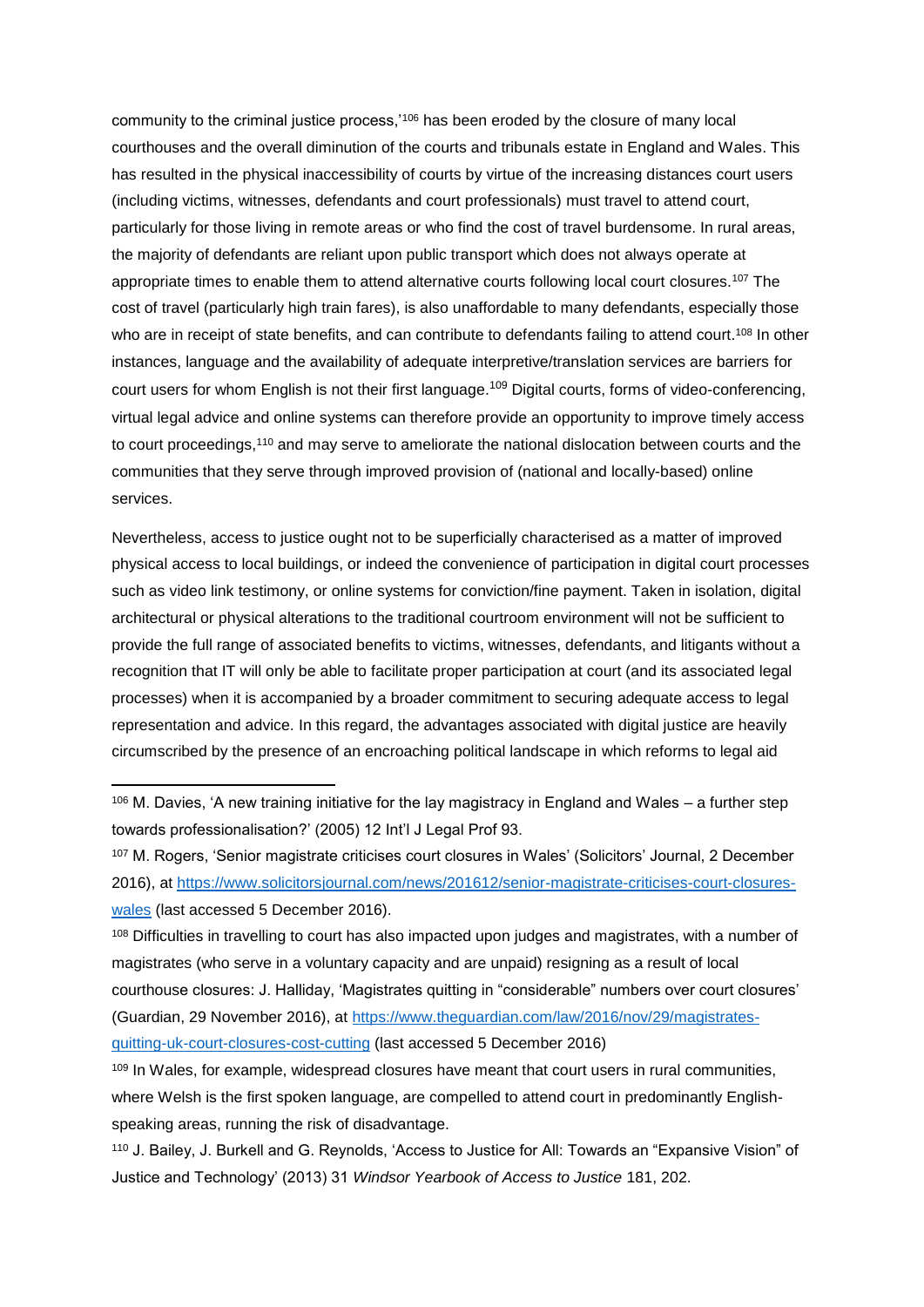have resulted in serious impediments to obtaining legal representation as well as the absence of satisfactory structures and processes for communicating advice, guidance and support to those facing the prospect of legal proceedings against them.

Much has been written about the pernicious adverse effects of changes to legal aid in England and Wales which have occurred by virtue of the Legal Aid, Sentencing and Punishment of Offenders Act ('LASPO') 2012.<sup>111</sup> Changes to legal aid eligibility rules means that the majority of cases involving housing, welfare, debt, immigration, medical negligence and family law no longer qualify for legal assistance. However, LASPO also introduced the Exceptional Case Funding (ECF) scheme, which was intended to act as a 'safety net' to ensure that funding would still be available if needed to ensure that an individual's rights would not be breached. One particular restriction brought in by LASPO was to remove article 8 (the protection of private and family life) matters from the scope of mainstream legal aid so that immigration proceedings would require ECF if legal aid was to be granted.<sup>112</sup> In *R (on* the application of Gudanaviciene & Ors) v The Director of Legal Aid Casework & Ors,<sup>113</sup> the Court of Appeal upheld Collins J's finding that that the ECF scheme had been operated unlawfully and that ECF can be available for immigration matters.<sup>114</sup> The Court held that the guidance issued by the Lord Chancellor on eligibility for legal aid was defective as it set too high a threshold when stating that the test was whether the withholding of legal aid would make assertion of the claim practically impossible or lead to obvious unfairness.

While the judgment in *Gudanaviciene* appeared to provide redress for some significant problems associated with the ECF scheme, it did not in fact address the wider vitiating features of the scheme, in particular its inaccessibility to litigants in person (LiPs) and the lack of any adequate financial incentive to encourage solicitors to participate in it. These matters were subsequently considered in a systemic challenge against the ECF scheme, in *R. (on the application of S) v Director of Legal Aid Casework*. <sup>115</sup> The Director of Legal Aid Casework and the Lord Chancellor appealed against a declaration,<sup>116</sup> that the ECF scheme for the administration of legal aid pursuant to section 10 of LASPO was unlawful in that it gave rise to an unacceptable risk that an individual would not be able to obtain legal aid. The Court of Appeal found that the ECF regime for legal aid is lawful, and in the leading judgment of Laws LJ, his Lordship made clear that *Gudanaviciene* should be clearly

<sup>113</sup> [2014] EWCA Civ 1622.

<sup>111</sup> A recent study found that basic advice cases (civil legal help) have dropped by 75 per cent since April 2013: L. Logan Green and J. Sandbach, *Justice in Freefall* (London: Legal Action Group, 2016). See also, Amnesty International*, The Impact of Legal Aid Cuts in England on Access to Justice* (London: Amnesty International, 2016); S. Hynes and J. Robins, *The Justice Gap: Whatever Happened to Legal Aid?* (London: Legal Action Group, 2009).

<sup>112</sup> The Lord Chancellor's Exceptional Funding Guidance (Non-Inquests) at [60].

<sup>114</sup> *Gudanaviciene and Ors v Director of Legal Aid Casework and Anor* [2014] EWHC 1840 (Admin). <sup>115</sup> [2016] EWCA Civ 464.

<sup>116</sup> *R. (on the application of S) v Director of Legal Aid Casework* [2015] EWHC 1965 (Admin).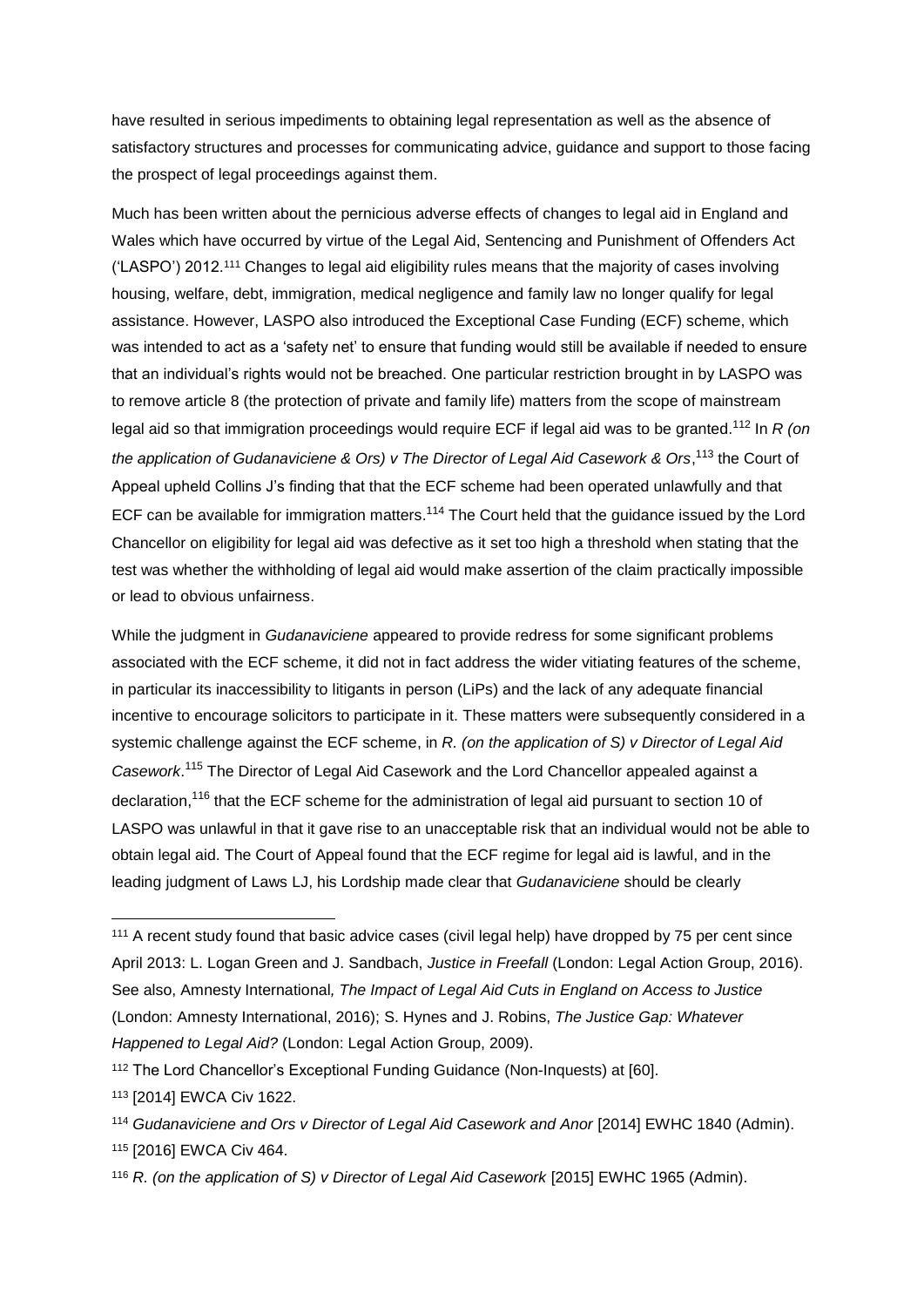differentiated from the present case because *Gudanaviciene* was a case in which the claims were by individual prospective litigants and the facts of the individual cases were considered and decided. Laws LJ noted that: 'In this appeal the judicial review is generic: the assault is upon the ECF scheme as a whole. It therefore requires proof of a systematic failure; and this is not, certainly not necessarily, to be equated with proof of a series of individual failures.<sup>'117</sup>

Although the Court of Appeal allowed the appeal on the basis that there was not proof of systematic failure, their Lordships nonetheless reflected that there had clearly been substantial difficulties with the scheme, and there was room for improvement, particularly concerning lay applicants. Notably, Briggs LJ, dissenting, observed that the combination of an application process inaccessible to most LiPs and the absence of an economic business model sufficient to encourage lawyers to apply on their behalf, rendered the defects in the scheme systematic, inherent and unfair.<sup>118</sup> Although many solicitors worked pro bono to assist people in obtaining the funding, this did not rescue the scheme from inherent unlawfulness because the number of solicitors undertaking pro bono work was 'insufficient to meet anything approaching the demand for their services' and as a consequence, there are 'a substantial class of deserving applicants who can neither obtain ECF on their own, nor obtain the legal assistance necessary for them to do so'.<sup>119</sup>

The issues raised by Briggs LJ, particularly in relation to the position of LiPs, reinforce the tenuous and fundamentally unsatisfactory status of the depleted availability of legal aid. Access to justice is of course an indivisible right, in that it is one that applies as much to defendants as it does to victims and claimants; and a body of evidence now exists, from empirical studies as well as case judgments, illustrating the consequences of citizens having no access to legal advocacy.<sup>120</sup> A lack of eligibility for legal aid and an inability to afford counsel (together with a perception that lawyers increase the expense and complexity of resolving cases and litigants' belief that they can adequately represent themselves) has resulted in more cases involving self-represented litigants, many of whom are vulnerable and have been forced into a position where they must act on their own behalf, contributing to the overall detriment of the administration of justice. Cases involving litigants without representation take longer and can be more costly to resolve, with poorer outcomes for those without legal representation.<sup>121</sup> The impact of LASPO, together with substantial increases in court fees, has

1

<sup>121</sup> n 97 above; A. E. Bottoms and J. D. McClean, *Defendants in the Criminal Process* (London: Routledge, 2013); R. Birnbaum and N. Bala, 'Views of Ontario Lawyers on Family Litigants without Representation' (2012) 63 *University of New Brunswick Law Journal* 99; K. Souza and V. Kemp, *Study of Defendants in Magistrates' Courts* (London: MoJ, 2009); H. Astor, 'The unrepresented defendant revisited: A consideration of the role of the clerk in magistrates' courts' (1986) 13 *Journal of Law and Society* 225.

<sup>117</sup> At [11].

<sup>118</sup> At [75], [78], [83-84].

<sup>119</sup> At [84].

<sup>120</sup> Lewis, n 67 above.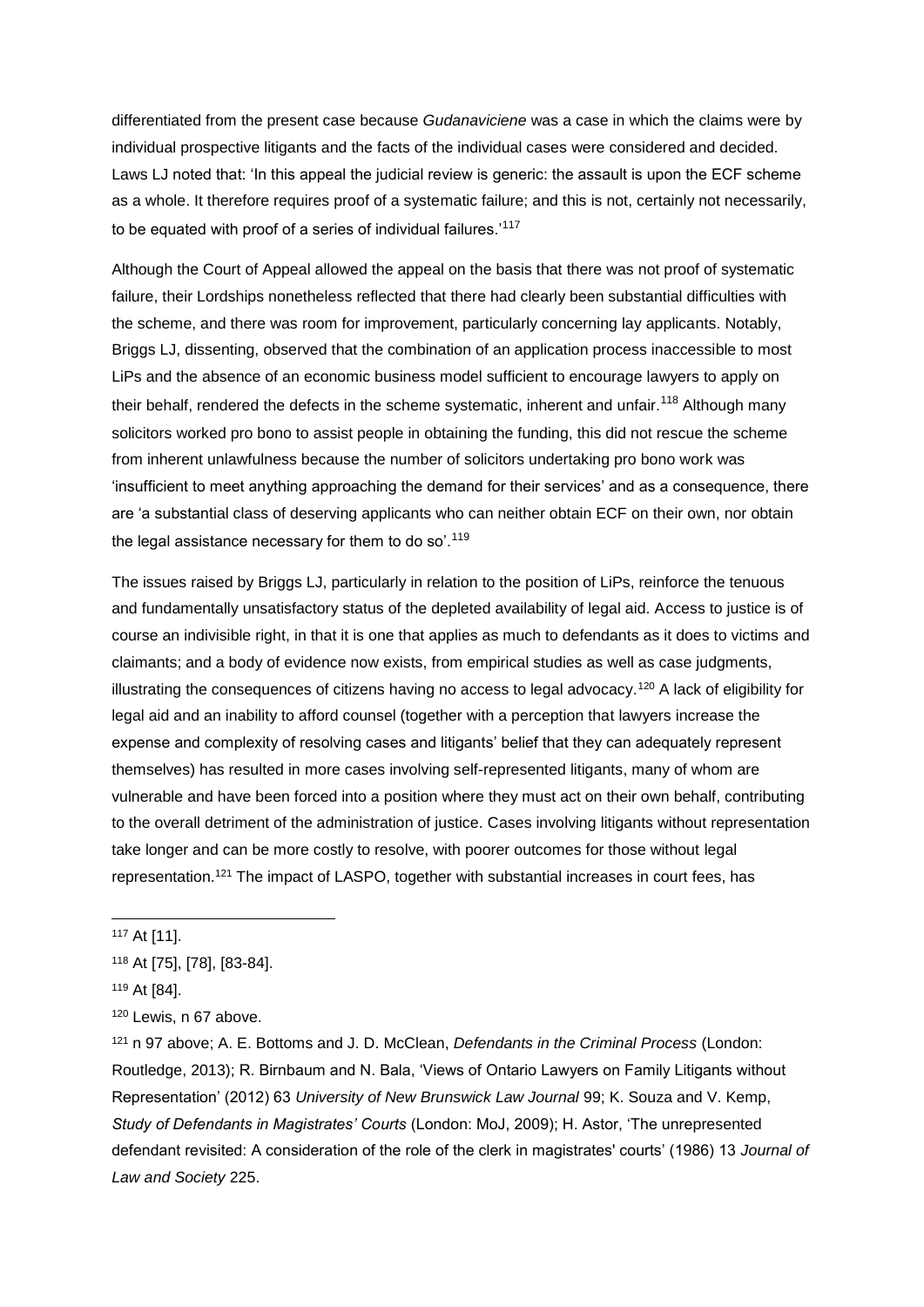resulted in a form of participant legal disenfranchisement through lack of access to legal representation.<sup>122</sup> Although advances in technology have improved the capture, preservation, and dissemination of legal knowledge and have resulted in greater access to online legal resources (including the public availability of online judgments and case information); as well as increasing scope for client choice and reducing cost, it would be unwise to assume that such benefits accrue universally. Indeed, the remarks of the dissenting judge in *R. (on the application of S)*, are instructive in highlighting the fundamental inadequacy of both telephone and website information services for LiPs attempting to access legal aid.<sup>123</sup>

Furthermore, of particular salience is the type of cases and categories of advice services that providers select to make digitally available. Although increasing the availability of legal information and advice, and broadening the remit of its distribution through technology, ought to form an essential component of any serious ambition to substantively improve access to justice in the digital age, implementing commoditised (private) online services for some of the most common legal problems in the areas of welfare, debt, housing, immigration and family law, which are mostly ineligible for legal aid, will be challenging. At present, the general absence of standardised online services for these types of cases can be explained in part because they are more difficult to design and engineer but also because there is less of a paying market for them, particularly given that parties to such actions are often in financially precarious and socially vulnerable positions.<sup>124</sup> While much work is currently being undertaken to develop new legal tools and digital court services, lawyers' participation in providing digital services are constrained by the marketised nature of the legal profession and lawyers' defence of their existing business model and associated profit margins.<sup>125</sup> In addition, government has failed to support capital investment in the development of standardised,

**.** 

<sup>&</sup>lt;sup>122</sup> It should be noted that the status of access to justice is also an area of significant contention across other jurisdictions including Australia, the US, and Canada, with many international debates mirroring those that exist at national level within the UK. For further discussion, see R. W. Staud, 'All the Wild Possibilities: Technology That Attacks Barriers to Access to Justice' (2009) 42 *Loyola of Los Angeles Law Review* 1117; D. Rhode, *Access to Justice* (New York: Oxford University Press, 2004); J. Baliley and J. Burkell, 'Implementing Technology in the Justice Sector: A Canadian Perspective' (2015) 11 *Canadian Journal of Law and Technology* 2; A. Willems, 'The United Nations Principles and Guidelines on Access to Legal Aid in Criminal Justice Systems' (2014) 17 *New Criminal Law Review*  184; A. Rebuli, 'The cost of cutting legal assistance funding' (2015) 37 *Bulletin (Law Society of South Australia)* 20.

<sup>&</sup>lt;sup>123</sup> Briggs LJ observed at [77]: 'Although there is limited guidance for LiPs on a website, and on a telephone helpline, it is demonstrably so inadequate for that purpose that only one LiP applicant has ever navigated the scheme successfully.'

<sup>124</sup> *Report of the Low Commission on the future of advice and legal support, Tackling the Advice Deficit: A strategy for access to advice and legal support on social welfare law in England and Wales* (London: Legal Action Group, 2014).

<sup>125</sup> Lewis, n 67 above.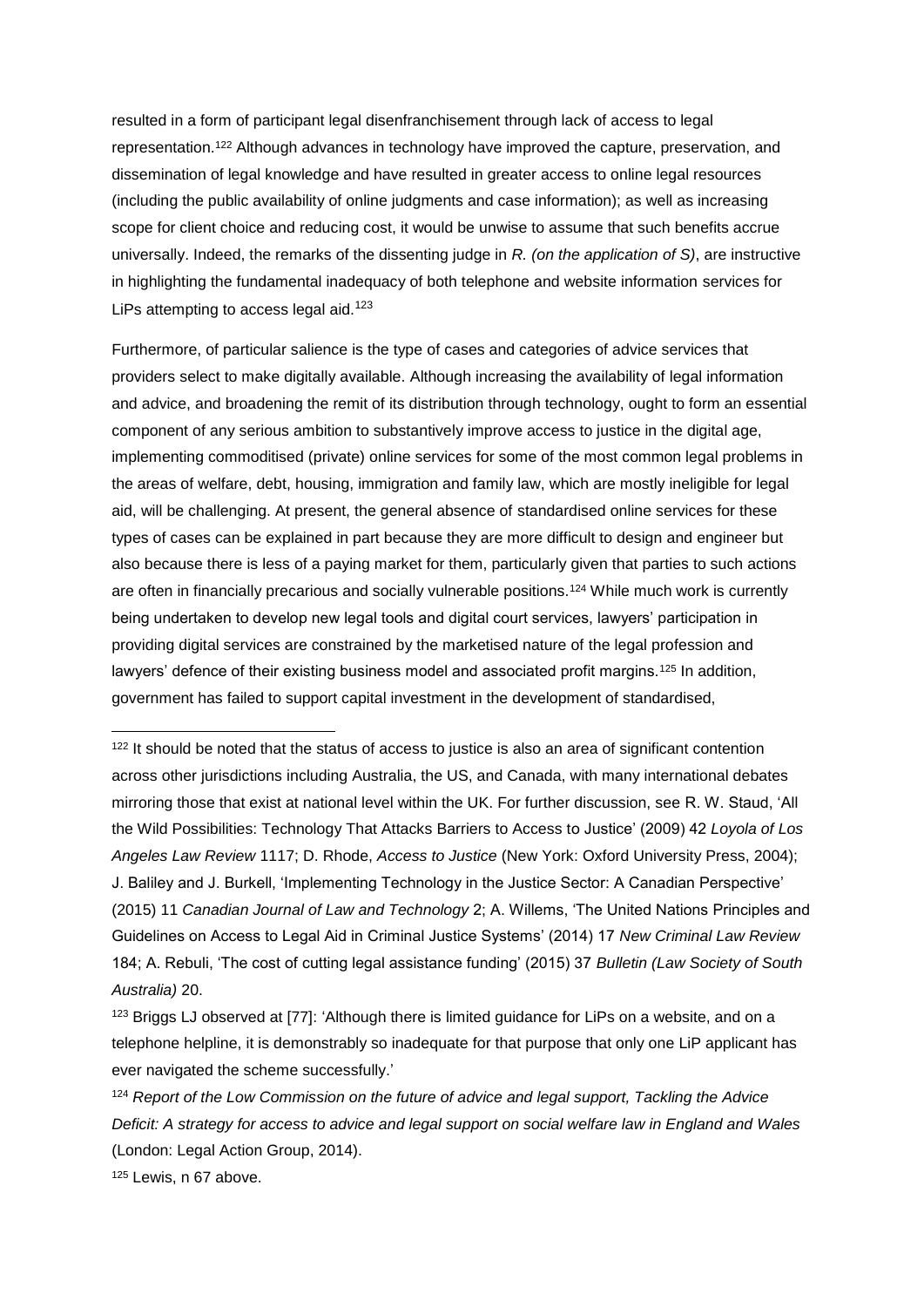commoditised online services, especially high volume, high demand cases where the participant population is generally economically marginal and disadvantaged. Instead, government attention is focussed (narrowly) upon investment in digital court architecture and technologies which will increase efficiency. The paucity of a clear and strategic approach to bolster access to justice evident in the government's current reform agenda suggests a tokenistic approach to improving participation, whereby the introduction of technological 'tools' to enhance participation and equity in the justice process are utilised for their symbolic and communicative properties to suggest a representative and fully inclusive process and to provide legitimacy to new supposedly 'open justice' oriented initiatives. Digital innovations, when designed and engineered appropriately, have the potential to harness and capture gains in advancing access to justice objectives but they are ultimately reliant upon the existence of a rudimentary (political) framework for the provision of basic legal representation and services.

### **CONCLUSION**

Visions of 'digital justice' and 'virtual courts' have been held up as a utopia for technology and law, wherein the benefits of efficiency, accessibility and the timely resolution of disputes are typically associated.<sup>126</sup> Given that confidence in the legal system is heavily reliant upon a proximate relationship between crime and punishment (as well as the timely the resolution of civil disputes more generally), improving the efficiency of the courts is of significance not simply as a matter of convenience, rather it holds wider social benefits in terms of enhancing public legitimacy and confidence in the delivery of justice. Delivering justice at reasonable speed is, therefore, quite rightly a legitimate concern for the executive, judiciary and broader public. Moreover, it is self-evident that an inefficient, overburdened and sometimes 'chaotic' courts system,<sup>127</sup> will be unable to function optimally in delivering justice processes and outcomes to court users. Yet determinations of efficient court productivity are not being evaluated alongside a consideration of substantive values including, most notably, participation and fairness. Awareness of the type and quality of (especially defendant) participation in digital processes is absent from the discourse of modernisation: to date, government research on new court technologies have primarily measured the 'good result efficacy' of processes (in terms of cost and speed), and not the broader process outcome(s) in relation to access to justice and equal treatment before the law. In the course of this article, I have sought to demonstrate the ways in which the appeal of digital justice and court technologies for policy-makers emanates primarily from the superficial depictment of efficiency and the speedier resolution of disputes in the context of greater economic rationalisation, rather than from their instrumental capacity to enhance the quality of court user participation or improve access to justice for court users. The new

<sup>126</sup> R. Mohr and F. Contini, 'Reassembling the Legal: "The Wonders of Modern Science" in Court-Related Proceedings' (2011) 20 *Griffith Law Review* 994.

<sup>127</sup> J. Jacobson, G. Hunter and A. Kirby, *Structured Mayhem: Personal Experiences of the Crown Court* (London: ICPR, 2015)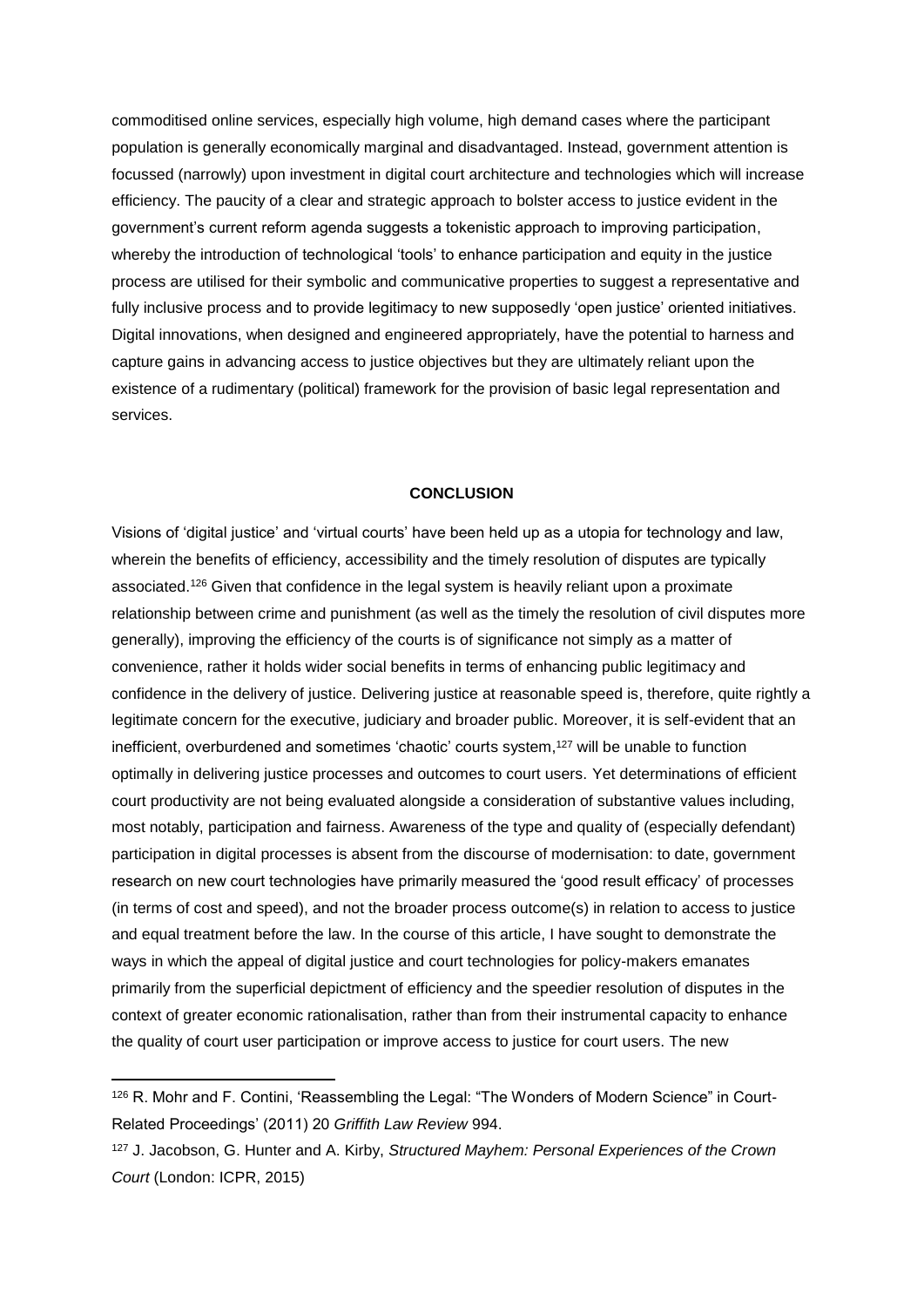technologies, digital processes and tools brought into being by recent reforms are concerned, above all else, with achieving reductions in expenditure and meeting fiscal imperatives.

The use of court technologies has many associated advantages and there is the potential for new digital innovations to support the administration of justice, and elevate the quality of justice. Although improving the quality of courtroom technology is a necessary precursor to enhancing digital practices, here the more pertinent concern must be with coming to understand the conditions under which remote technology can function to serve the interests of justice (both fairness *and* efficiency) by ensuring that digital procedures are designed to facilitate effective participation in courtroom communication and interactive social rituals. In a digital world, technology creates new possibilities and challenges for the dynamics of court user participation in ensuring that access to and engagement with digitised processes is systematically enhanced, rather than diminished. At present, the pace of technological change and the growth of court technologies both nationally and internationally has not been accompanied by sufficient scrutiny of technology's impact upon court user participation or case outcomes or indeed any rigorous analysis of the normative or social consequences of these increasingly rapidly enacted series of legal reforms. Our grasp of the ethical and moral questions concerning the use of IT lags significantly behind the burgeoning technological advances. Digital justice means (and requires) a cultural shift in how we approach the use of technology in courts: this necessitates a reorientation of current policy approaches to ensure that proper attention is paid to developing greater knowledge about, and training in, the participative and communicative dynamics of courtroom IT to inform the design and implementation of future reforms.

In addition, a focus upon the participative status of court users must be accompanied by a recognition that (despite the paradoxical policy emphasis upon technology as the gateway to improved access) technology cannot, in isolation, adequately address such a complex issue as access to justice when policy frameworks fail to incorporate measures to explicitly counteract the erosion of legal aid. Simply moving services online may in fact be counter-productive and serve to further entrench access to justice impediments when existing limitations are not factored in. Many – although by no means all – users of new court technologies, will be disadvantaged and disempowered groups who possess little by way of access to legal advice/services. In this respect, the government's current approach to digital modernisation fails to take adequate account of the availability of legal services within *and* outside of the courtroom as an essential condition for realising improved participation and outcomes in court through digital innovation. Government has simultaneously withdrawn funding for legal aid while closing local courthouses and eroding local justice, while anticipating that digital technologies will provide the 'transformative' panacea for improving efficiency and access to justice that will 'liberate tens of thousands of individuals from injustice'.<sup>128</sup> Digital processes do not in themselves obstruct or hinder the realisation of access to justice objectives: digitisation is merely a process tool and it is in the context, design, and management of new technologies where the scope for process values to be compromised arises. In particular, reform agendas ought to take account of how technology manifests

<sup>&</sup>lt;sup>128</sup> Speaking at the Legatum Institute in June 2015, the previous Justice Secretary Michael Gove.